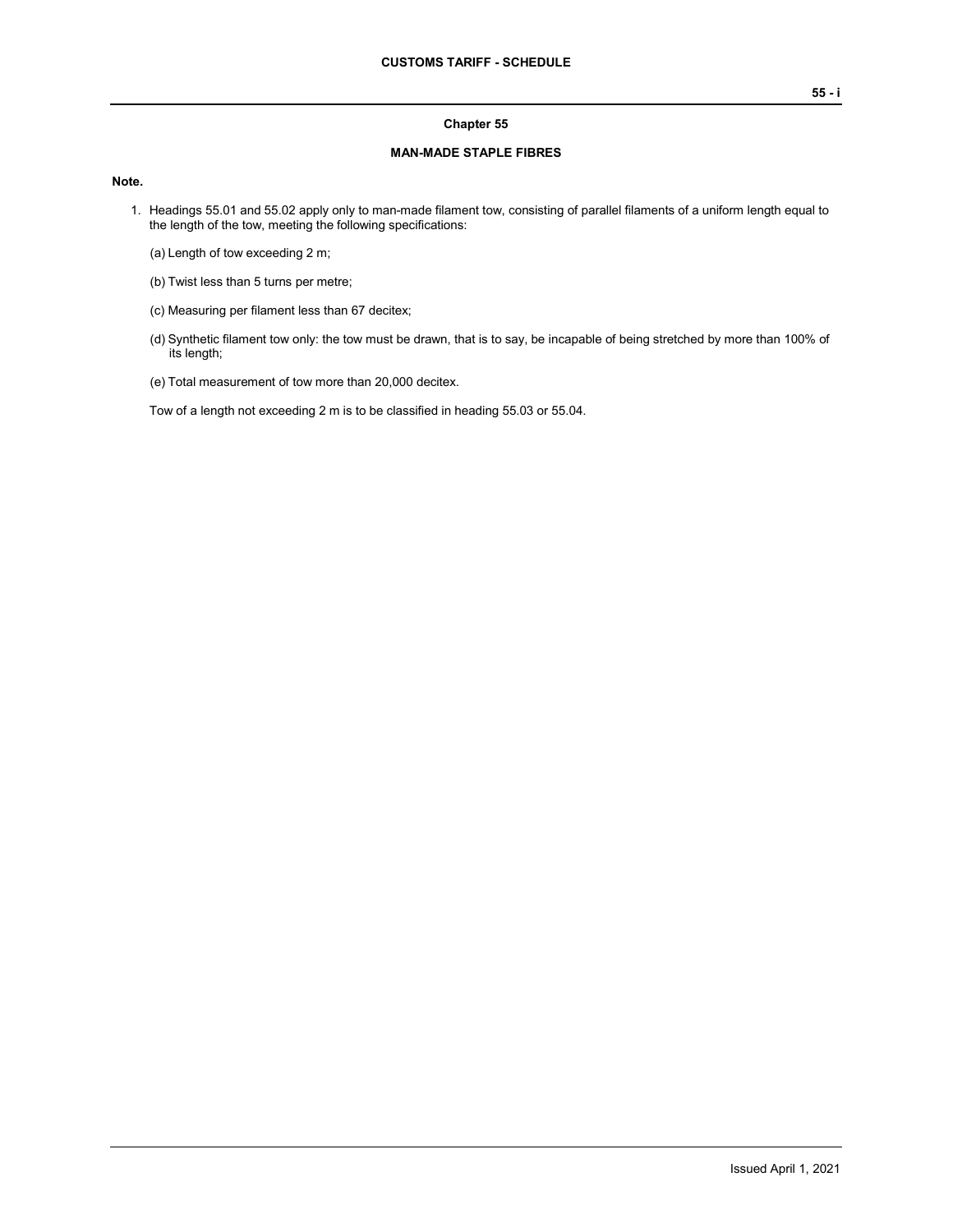| <b>Tariff</b><br>SS<br>Item | <b>Description of Goods</b>                                                         | Unit of<br>Meas. | <b>MFN</b><br>Tariff | Applicable<br><b>Preferential Tariffs</b>                                                                                |
|-----------------------------|-------------------------------------------------------------------------------------|------------------|----------------------|--------------------------------------------------------------------------------------------------------------------------|
| 55.01                       | Synthetic filament tow.                                                             |                  |                      |                                                                                                                          |
|                             | 5501.10.00 00 -Of nylon or other polyamides                                         | <b>KGM</b>       | Free                 | LDCT, GPT, UST, MXT,<br>CIAT, CT, CRT, IT, NT,<br>SLT, PT, COLT, JT,<br>PAT, HNT, KRT, CEUT,<br>UAT, CPTPT,<br>UKT: Free |
|                             | 5501.20.00 00 -Of polyesters                                                        | KGM              | Free                 | LDCT, GPT, UST, MXT,<br>CIAT, CT, CRT, IT, NT,<br>SLT, PT, COLT, JT,<br>PAT, HNT, KRT, CEUT,<br>UAT, CPTPT,<br>UKT: Free |
|                             | 5501.30.00 00 - Acrylic or modacrylic                                               | <b>KGM</b>       | Free                 | LDCT, GPT, UST, MXT,<br>CIAT, CT, CRT, IT, NT,<br>SLT, PT, COLT, JT,<br>PAT, HNT, KRT, CEUT,<br>UAT, CPTPT,<br>UKT: Free |
|                             | 5501.40.00 00 -Of polypropylene                                                     | <b>KGM</b>       | Free                 | LDCT, UST, MXT, CIAT,<br>CT, CRT, IT, NT, SLT, PT,<br>COLT, JT, PAT, HNT,<br>KRT, CEUT, UAT,<br>CPTPT, UKT: Free         |
| 5501.90.00 00 -Other        |                                                                                     | <b>KGM</b>       | Free                 | LDCT, UST, MXT, CIAT,<br>CT, CRT, IT, NT, SLT, PT,<br>COLT, JT, PAT, HNT,<br>KRT, CEUT, UAT,<br>CPTPT, UKT: Free         |
| 55.02                       | Artificial filament tow.                                                            |                  |                      |                                                                                                                          |
|                             | 5502.10.00 00 -Of cellulose acetate                                                 | KGM              | Free                 | LDCT, UST, MXT, CIAT,<br>CT, CRT, IT, NT, SLT, PT,<br>COLT, JT, PAT, HNT,<br>KRT, CEUT, UAT,<br>CPTPT, UKT: Free         |
| 5502.90.00 00 -Other        |                                                                                     | KGM              | Free                 | LDCT, UST, MXT, CIAT,<br>CT, CRT, IT, NT, SLT, PT,<br>COLT, JT, PAT, HNT,<br>KRT, CEUT, UAT,<br>CPTPT, UKT: Free         |
| 55.03                       | Synthetic staple fibres, not carded, combed or otherwise processed for<br>spinning. |                  |                      |                                                                                                                          |
|                             | -Of nylon or other polyamides:                                                      |                  |                      |                                                                                                                          |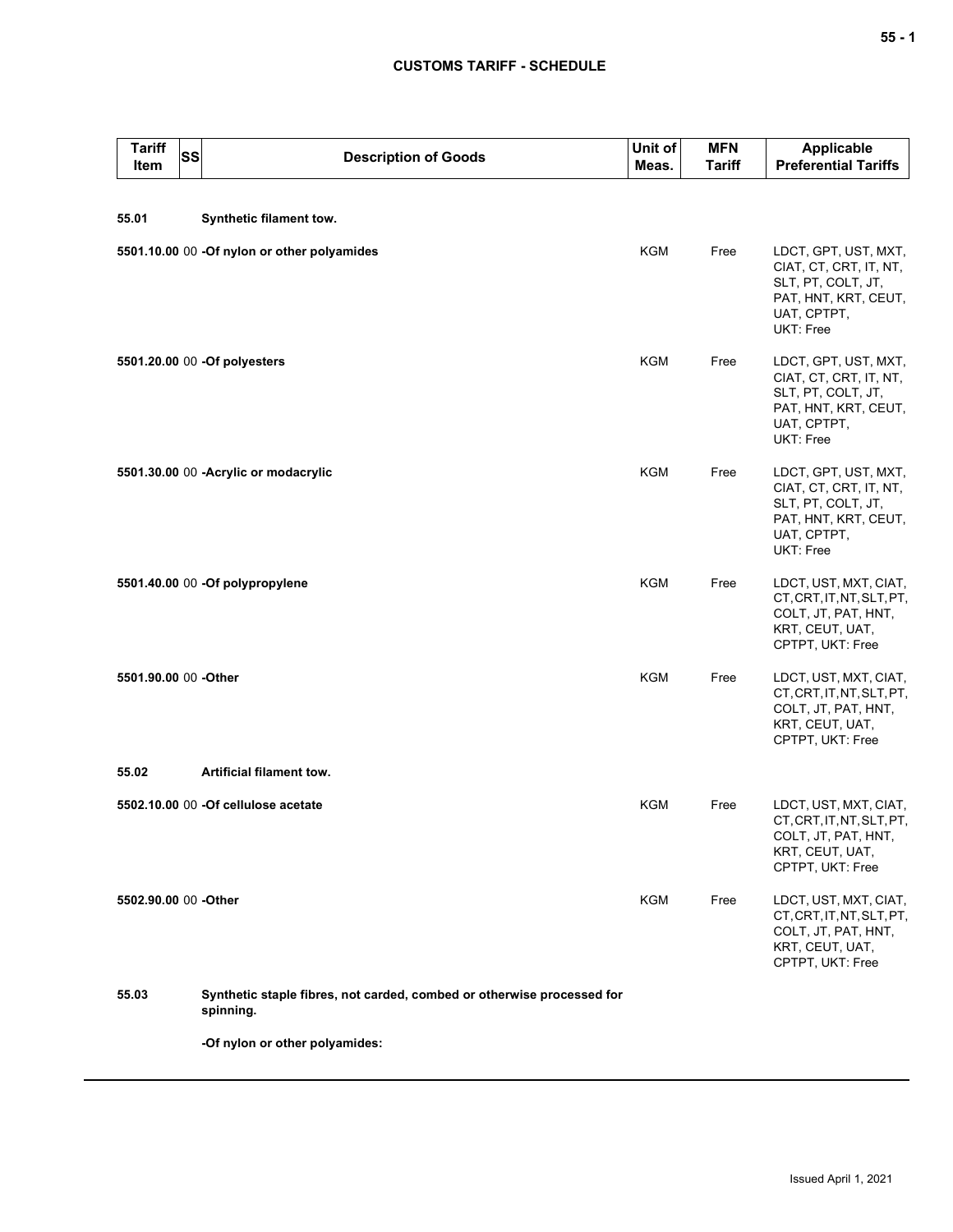| <b>Tariff</b>           | SS | <b>Description of Goods</b>                                                                                                                                                                                                                                                                                                                                                                                                                                                                                                                                                                                                                                                                                                                                                                                                                                                                                                                                                                                                                                                                                                                                                                                                                                                                                                                                                                                                                                                                                                                                                                                                                                                                                              | Unit of                                                            | <b>MFN</b>    | <b>Applicable</b>                                                                                                               |
|-------------------------|----|--------------------------------------------------------------------------------------------------------------------------------------------------------------------------------------------------------------------------------------------------------------------------------------------------------------------------------------------------------------------------------------------------------------------------------------------------------------------------------------------------------------------------------------------------------------------------------------------------------------------------------------------------------------------------------------------------------------------------------------------------------------------------------------------------------------------------------------------------------------------------------------------------------------------------------------------------------------------------------------------------------------------------------------------------------------------------------------------------------------------------------------------------------------------------------------------------------------------------------------------------------------------------------------------------------------------------------------------------------------------------------------------------------------------------------------------------------------------------------------------------------------------------------------------------------------------------------------------------------------------------------------------------------------------------------------------------------------------------|--------------------------------------------------------------------|---------------|---------------------------------------------------------------------------------------------------------------------------------|
| Item                    |    |                                                                                                                                                                                                                                                                                                                                                                                                                                                                                                                                                                                                                                                                                                                                                                                                                                                                                                                                                                                                                                                                                                                                                                                                                                                                                                                                                                                                                                                                                                                                                                                                                                                                                                                          | Meas.                                                              | <b>Tariff</b> | <b>Preferential Tariffs</b>                                                                                                     |
|                         |    | 5503.11.00 00 - - Of aramids                                                                                                                                                                                                                                                                                                                                                                                                                                                                                                                                                                                                                                                                                                                                                                                                                                                                                                                                                                                                                                                                                                                                                                                                                                                                                                                                                                                                                                                                                                                                                                                                                                                                                             | <b>KGM</b>                                                         | Free          | LDCT, GPT, UST, MXT,<br>CIAT, CT, CRT, IT, NT,<br>SLT, PT, COLT, JT,<br>PAT, HNT, KRT, CEUT,<br>UAT, CPTPT,<br><b>UKT: Free</b> |
| 5503.19.00 00 - - Other |    |                                                                                                                                                                                                                                                                                                                                                                                                                                                                                                                                                                                                                                                                                                                                                                                                                                                                                                                                                                                                                                                                                                                                                                                                                                                                                                                                                                                                                                                                                                                                                                                                                                                                                                                          | <b>KGM</b>                                                         | Free          | LDCT, GPT, UST, MXT,<br>CIAT, CT, CRT, IT, NT,<br>SLT, PT, COLT, JT,<br>PAT, HNT, KRT, CEUT,<br>UAT, CPTPT,<br><b>UKT: Free</b> |
| 5503.20.00              |    | -Of polyesters                                                                                                                                                                                                                                                                                                                                                                                                                                                                                                                                                                                                                                                                                                                                                                                                                                                                                                                                                                                                                                                                                                                                                                                                                                                                                                                                                                                                                                                                                                                                                                                                                                                                                                           |                                                                    | Free          | LDCT, GPT, UST, MXT,<br>CIAT, CT, CRT, IT, NT,<br>SLT, PT, COLT, JT,<br>PAT, HNT, KRT, CEUT,<br>UAT, CPTPT,<br>UKT: Free        |
|                         |    | -----Polyester staple fibres, measuring 3.3 decitex or less, of a length<br>exceeding 31 mm but not exceeding 60 mm, for use in the manufacture<br>of staple fibre yarn; Solely of phosphated polyesters, for use in the<br>manufacture of curtain, drapery, blanket or upholstery fabrics;<br>Polyesters, hollow, treated with silicone, crimped staple fibres of<br>lengths ranging from 6.5 to 7.0 cm, measuring 14 decitex or more but<br>not exceeding 18 decitex, for use in the manufacture of upholstered<br>furniture; Crimped, staple, bi-component fibres of lengths ranging from<br>1 cm to 10 cm, measuring not more than 25 decitex, composed solely<br>of polyester polymers, for use in the manufacture of thermally bonded<br>nonwovens or thermally bonded wadding; Solely of polyester fibres, of<br>lengths ranging from 1 cm to 11 cm, measuring not more than 50<br>decitex, for use in the manufacture of thermally or resin bonded<br>nonwovens or wadding, needle-punched nonwovens, carded or<br>garnetted waddings, or saturated or air-laid nonwoven waddings:<br>14 - - - - - - Crimped, staple, bi-component fibres of lengths ranging from 1 cm to<br>10 cm, measuring not more than 25 decitex, composed solely of<br>polyester polymers, for use in the manufacture of thermally bonded<br>-Solely of polyester fibres, of lengths ranging from 1 cm to 11 cm,<br>$15 - - -$<br>measuring not more than 50 decitex, for use in the manufacture of<br>thermally or resin bonded nonwovens or wadding, needle-punched<br>nonwovens, carded or garnetted waddings, or saturated or air-laid<br>- - - - -Other:<br>92 - - - - - - Measuring 3.3 decitex or more, but less than 13.2 decitex | KGM<br><b>KGM</b><br><b>KGM</b><br><b>KGM</b><br><b>KGM</b><br>KGM |               |                                                                                                                                 |
|                         |    | 5503.30.00 00 - Acrylic or modacrylic                                                                                                                                                                                                                                                                                                                                                                                                                                                                                                                                                                                                                                                                                                                                                                                                                                                                                                                                                                                                                                                                                                                                                                                                                                                                                                                                                                                                                                                                                                                                                                                                                                                                                    | <b>KGM</b>                                                         | Free          | LDCT, GPT, UST, MXT,<br>CIAT, CT, CRT, IT, NT,                                                                                  |

SLT, PT, COLT, JT, PAT, HNT, KRT, CEUT,

UAT, CPTPT, UKT: Free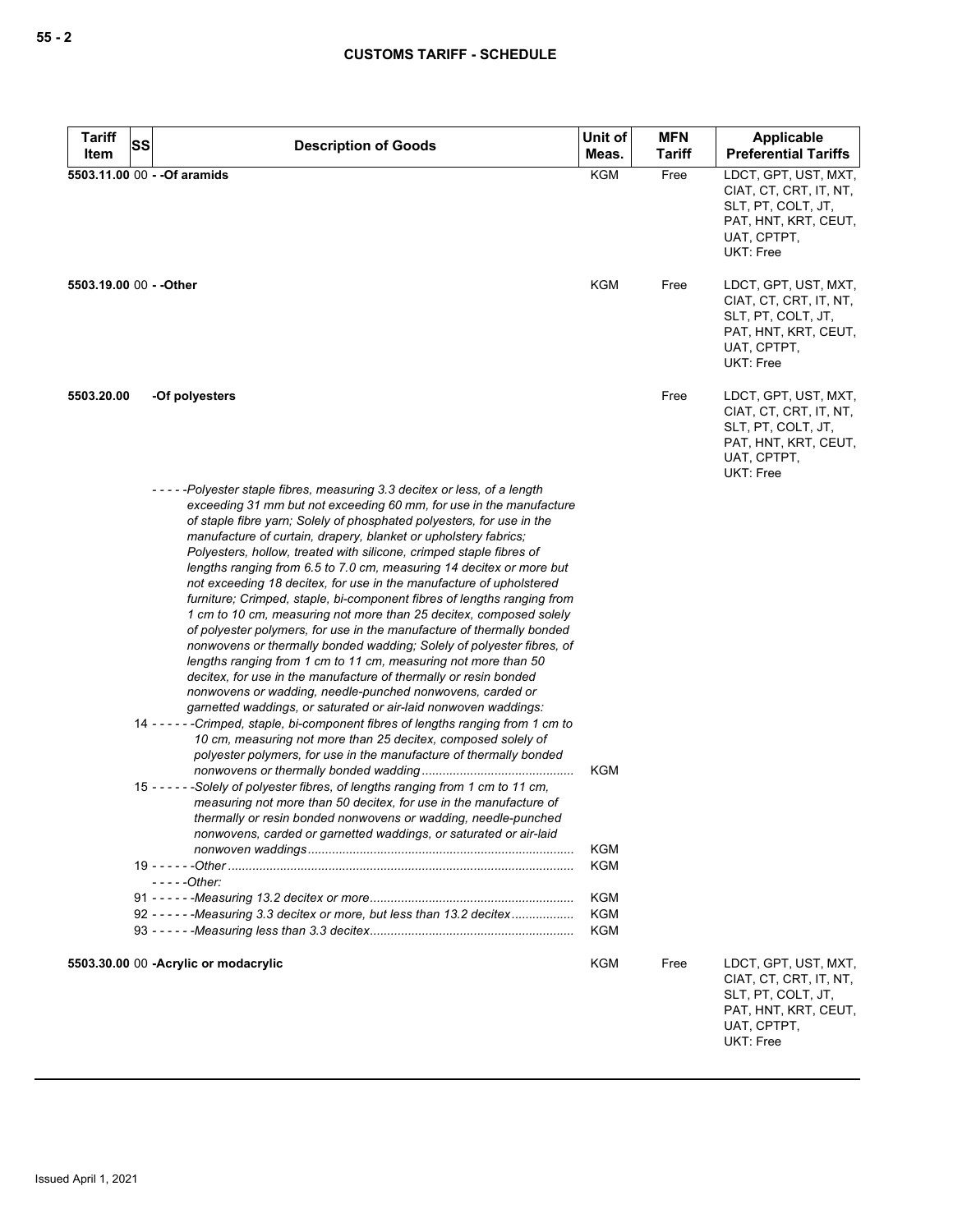| <b>Tariff</b><br>Item | <b>SS</b><br><b>Description of Goods</b>                                             | Unit of<br>Meas. | <b>MFN</b><br><b>Tariff</b> | Applicable<br><b>Preferential Tariffs</b>                                                                                |
|-----------------------|--------------------------------------------------------------------------------------|------------------|-----------------------------|--------------------------------------------------------------------------------------------------------------------------|
|                       | 5503.40.00 00 -Of polypropylene                                                      | <b>KGM</b>       | Free                        | LDCT, GPT, UST, MXT,<br>CIAT, CT, CRT, IT, NT,<br>SLT, PT, COLT, JT,<br>PAT, HNT, KRT, CEUT,<br>UAT, CPTPT,<br>UKT: Free |
| 5503.90.00 00 -Other  |                                                                                      | <b>KGM</b>       | Free                        | LDCT, GPT, UST, MXT,<br>CIAT, CT, CRT, IT, NT,<br>SLT, PT, COLT, JT,<br>PAT, HNT, KRT, CEUT,<br>UAT, CPTPT,<br>UKT: Free |
| 55.04                 | Artificial staple fibres, not carded, combed or otherwise processed for<br>spinning. |                  |                             |                                                                                                                          |
|                       | 5504.10.00 00 - Of viscose rayon                                                     | <b>KGM</b>       | Free                        | LDCT, GPT, UST, MXT,<br>CIAT, CT, CRT, IT, NT,<br>SLT, PT, COLT, JT,<br>PAT, HNT, KRT, CEUT,<br>UAT, CPTPT,<br>UKT: Free |
| 5504.90.00 00 -Other  |                                                                                      | <b>KGM</b>       | Free                        | LDCT, GPT, UST, MXT,<br>CIAT, CT, CRT, IT, NT,<br>SLT, PT, COLT, JT,<br>PAT, HNT, KRT, CEUT,<br>UAT, CPTPT,<br>UKT: Free |
| 55.05                 | Waste (including noils, yarn waste and garnetted stock) of man-made<br>fibres.       |                  |                             |                                                                                                                          |
|                       | 5505.10.00 00 -Of synthetic fibres                                                   | <b>KGM</b>       | Free                        | LDCT, GPT, UST, MXT,<br>CIAT, CT, CRT, IT, NT,<br>SLT, PT, COLT, JT,<br>PAT, HNT, KRT, CEUT,<br>UAT, CPTPT,<br>UKT: Free |
|                       | 5505,20.00 00 - Of artificial fibres                                                 | KGM              | Free                        | LDCT, GPT, UST, MXT,<br>CIAT, CT, CRT, IT, NT,<br>SLT, PT, COLT, JT,<br>PAT, HNT, KRT, CEUT,<br>UAT, CPTPT,<br>UKT: Free |
| 55.06                 | Synthetic staple fibres, carded, combed or otherwise processed for<br>spinning.      |                  |                             |                                                                                                                          |
|                       | 5506.10.00 00 -Of nylon or other polyamides                                          | <b>KGM</b>       | Free                        | LDCT, GPT, UST, MXT,<br>CIAT, CT, CRT, IT, NT,<br>SLT, PT, COLT, JT,<br>PAT, HNT, KRT, CEUT,<br>UAT, CPTPT,<br>UKT: Free |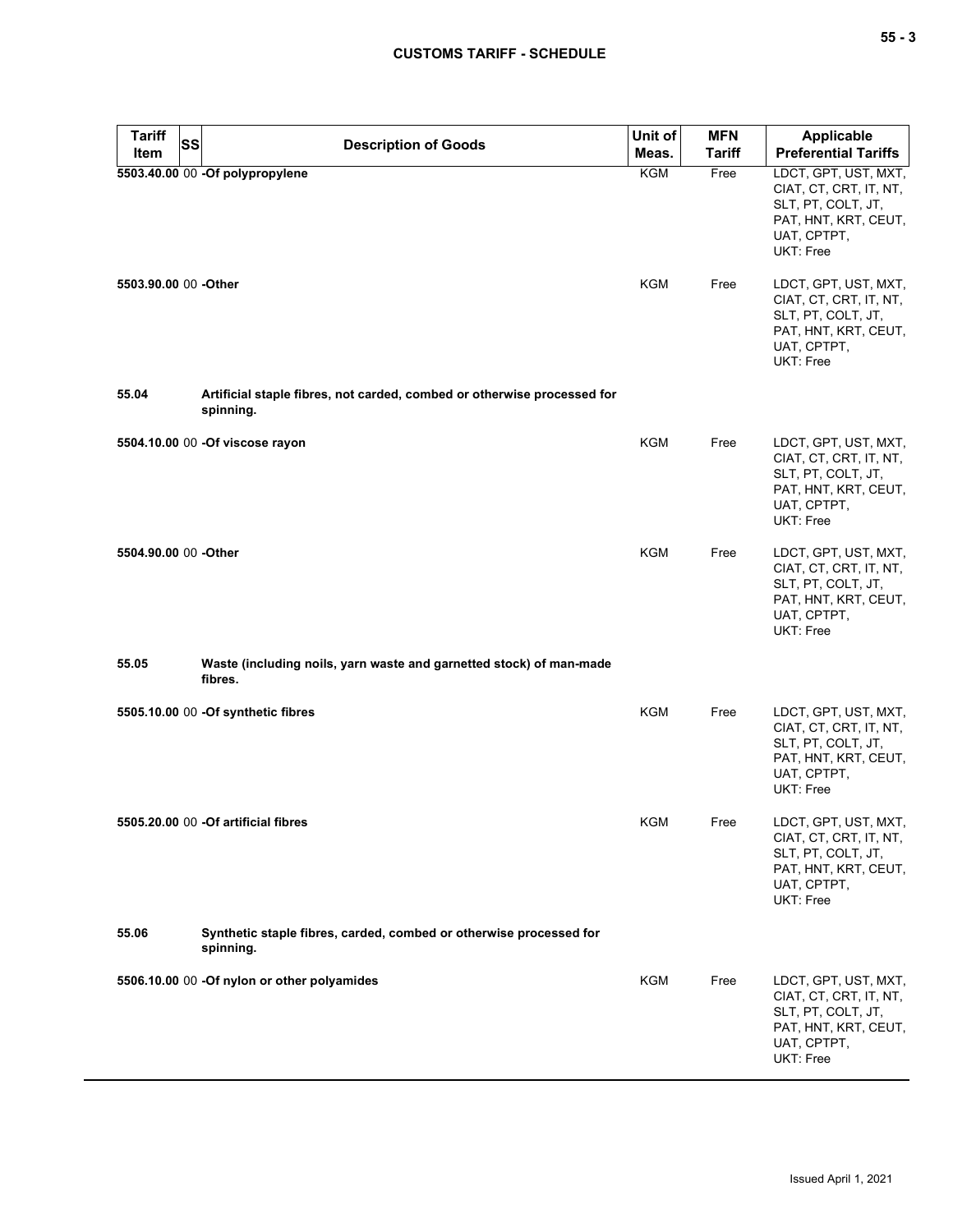| <b>Tariff</b><br><b>SS</b><br>Item | <b>Description of Goods</b>                                                                    | Unit of<br>Meas. | <b>MFN</b><br><b>Tariff</b> | Applicable<br><b>Preferential Tariffs</b>                                                                                |
|------------------------------------|------------------------------------------------------------------------------------------------|------------------|-----------------------------|--------------------------------------------------------------------------------------------------------------------------|
|                                    | 5506.20.00 00 -Of polyesters                                                                   | <b>KGM</b>       | Free                        | LDCT, GPT, UST, MXT,<br>CIAT, CT, CRT, IT, NT,<br>SLT, PT, COLT, JT,<br>PAT, HNT, KRT, CEUT,<br>UAT, CPTPT,<br>UKT: Free |
|                                    | 5506.30.00 00 - Acrylic or modacrylic                                                          | <b>KGM</b>       | Free                        | LDCT, GPT, UST, MXT,<br>CIAT, CT, CRT, IT, NT,<br>SLT, PT, COLT, JT,<br>PAT, HNT, KRT, CEUT,<br>UAT, CPTPT,<br>UKT: Free |
|                                    | 5506.40.00 00 -Of polypropylene                                                                | <b>KGM</b>       | Free                        | LDCT, GPT, UST, MXT,<br>CIAT, CT, CRT, IT, NT,<br>SLT, PT, COLT, JT,<br>PAT, HNT, KRT, CEUT,<br>UAT, CPTPT,<br>UKT: Free |
| 5506.90.00 00 -Other               |                                                                                                | <b>KGM</b>       | Free                        | LDCT, GPT, UST, MXT,<br>CIAT, CT, CRT, IT, NT,<br>SLT, PT, COLT, JT,<br>PAT, HNT, KRT, CEUT,<br>UAT, CPTPT,<br>UKT: Free |
|                                    | 5507.00.00 00 Artificial staple fibres, carded, combed or otherwise processed for<br>spinning. | <b>KGM</b>       | Free                        | LDCT, GPT, UST, MXT,<br>CIAT, CT, CRT, IT, NT,<br>SLT, PT, COLT, JT,<br>PAT, HNT, KRT, CEUT,<br>UAT, CPTPT,<br>UKT: Free |
| 55.08                              | Sewing thread of man-made staple fibres, whether or not put up for retail<br>sale.             |                  |                             |                                                                                                                          |
|                                    | 5508.10.00 00 -Of synthetic staple fibres                                                      | KGM              | Free                        | LDCT, UST, MXT, CIAT,<br>CT, CRT, IT, NT, SLT, PT,<br>COLT, JT, PAT, HNT,<br>KRT, CEUT, UAT,<br>CPTPT, UKT: Free         |
|                                    | 5508.20.00 00 -Of artificial staple fibres                                                     | KGM              | Free                        | LDCT, GPT, UST, MXT,<br>CIAT, CT, CRT, IT, NT,<br>SLT, PT, COLT, JT,<br>PAT, HNT, KRT, CEUT,<br>UAT, CPTPT,<br>UKT: Free |
| 55.09                              | Yarn (other than sewing thread) of synthetic staple fibres, not put up for<br>retail sale.     |                  |                             |                                                                                                                          |
|                                    | -Containing 85% or more by weight of staple fibres of nylon or other<br>polyamides:            |                  |                             |                                                                                                                          |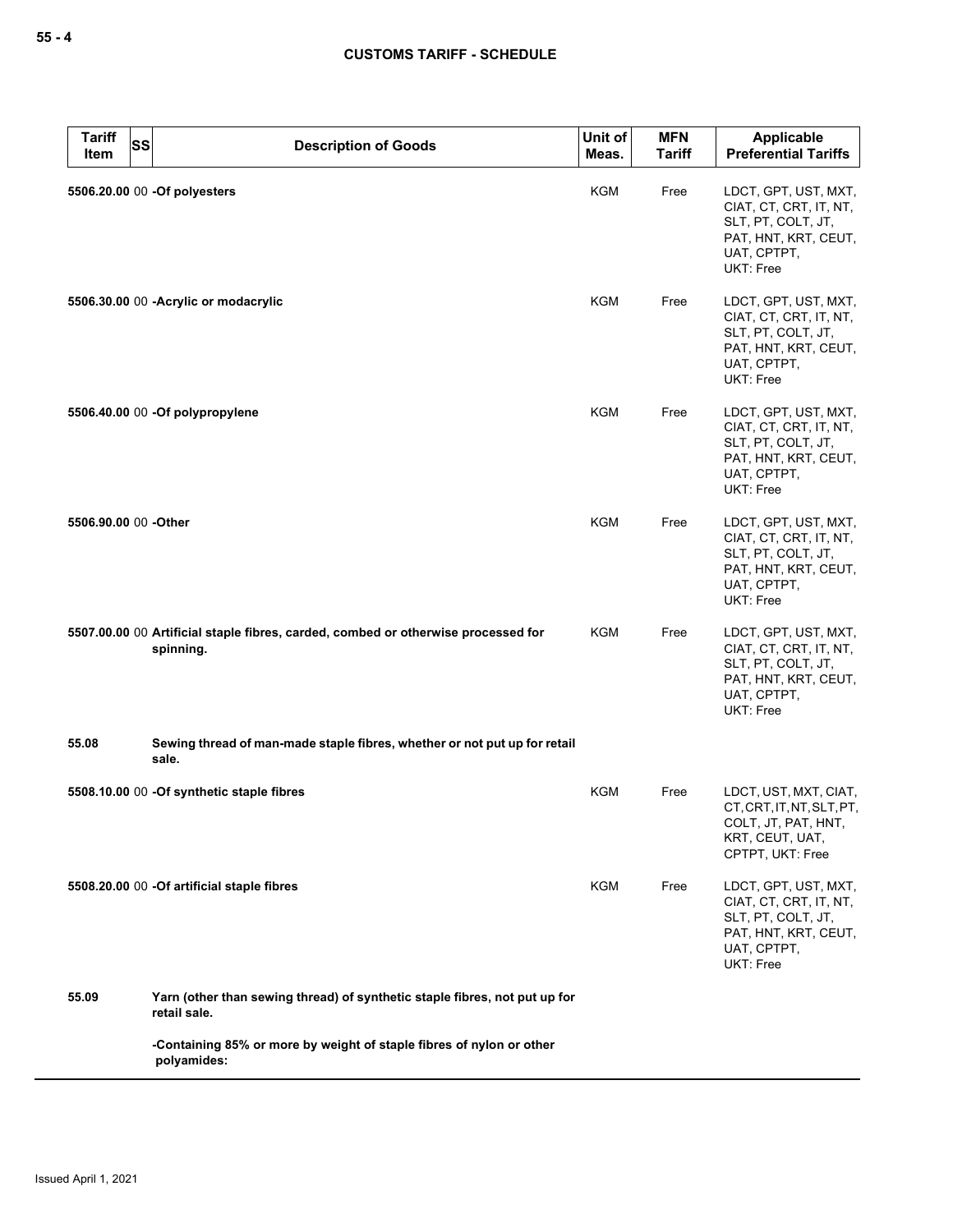| <b>Tariff</b><br>Item | <b>SS</b><br><b>Description of Goods</b>                                     | Unit of<br>Meas. | <b>MFN</b><br>Tariff | Applicable<br><b>Preferential Tariffs</b>                                                                                |
|-----------------------|------------------------------------------------------------------------------|------------------|----------------------|--------------------------------------------------------------------------------------------------------------------------|
|                       | 5509.11.00 00 - - Single yarn                                                | KGM              | Free                 | LDCT, GPT, UST, MXT,<br>CIAT, CT, CRT, IT, NT,<br>SLT, PT, COLT, JT,<br>PAT, HNT, KRT, CEUT,<br>UAT, CPTPT,<br>UKT: Free |
|                       | 5509.12.00 00 - - Multiple (folded) or cabled yarn                           | KGM              | Free                 | LDCT, GPT, UST, MXT,<br>CIAT, CT, CRT, IT, NT,<br>SLT, PT, COLT, JT,<br>PAT, HNT, KRT, CEUT,<br>UAT, CPTPT,<br>UKT: Free |
|                       | -Containing 85% or more by weight of polyester staple fibres:                |                  |                      |                                                                                                                          |
|                       | 5509.21.00 00 - - Single yarn                                                | <b>KGM</b>       | Free                 | LDCT, GPT, UST, MXT,<br>CIAT, CT, CRT, IT, NT,<br>SLT, PT, COLT, JT,<br>PAT, HNT, KRT, CEUT,<br>UAT, CPTPT,<br>UKT: Free |
|                       | 5509.22.00 00 - - Multiple (folded) or cabled yarn                           | <b>KGM</b>       | Free                 | LDCT, GPT, UST, MXT,<br>CIAT, CT, CRT, IT, NT,<br>SLT, PT, COLT, JT,<br>PAT, HNT, KRT, CEUT,<br>UAT, CPTPT,<br>UKT: Free |
|                       | -Containing 85% or more by weight of acrylic or modacrylic staple<br>fibres: |                  |                      |                                                                                                                          |
|                       | 5509.31.00 00 - - Single yarn                                                | <b>KGM</b>       | Free                 | LDCT, UST, MXT, CIAT,<br>CT, CRT, IT, NT, SLT, PT,<br>COLT, JT, PAT, HNT,<br>KRT, CEUT, UAT,<br>CPTPT, UKT: Free         |
|                       | 5509.32.00 00 - - Multiple (folded) or cabled yarn                           | KGM              | Free                 | LDCT, GPT, UST, MXT,<br>CIAT, CT, CRT, IT, NT,<br>SLT, PT, COLT, JT,<br>PAT, HNT, KRT, CEUT,<br>UAT, CPTPT,<br>UKT: Free |
|                       | -Other yarn, containing 85% or more by weight of synthetic staple fibres:    |                  |                      |                                                                                                                          |
|                       | 5509.41.00 00 - - Single yarn                                                | KGM              | Free                 | LDCT, GPT, UST, MXT,<br>CIAT, CT, CRT, IT, NT,<br>SLT, PT, COLT, JT,<br>PAT, HNT, KRT, CEUT,<br>UAT, CPTPT,<br>UKT: Free |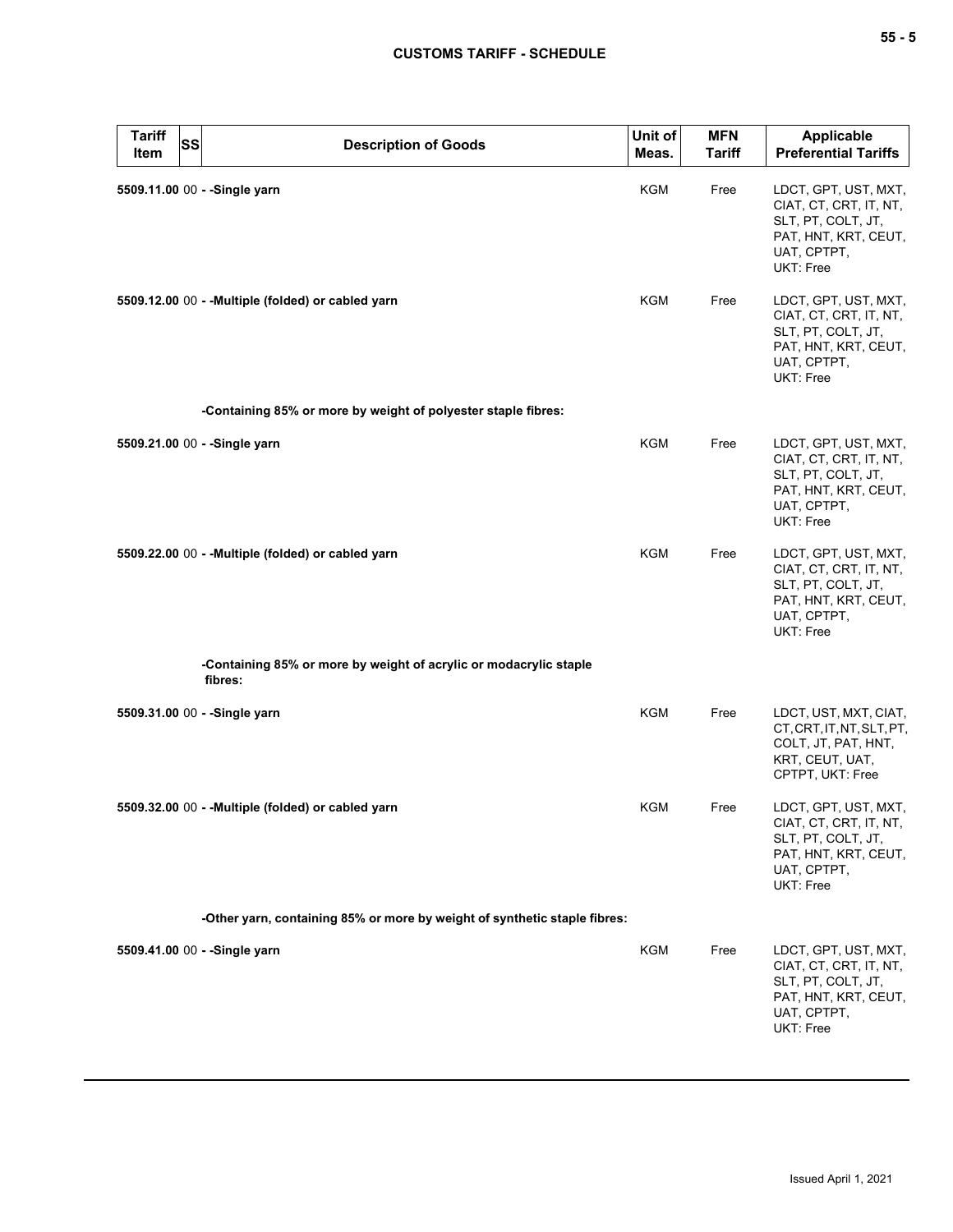| <b>Tariff</b><br>SS<br>Item | <b>Description of Goods</b>                                            | Unit of<br>Meas. | <b>MFN</b><br><b>Tariff</b> | Applicable<br><b>Preferential Tariffs</b>                                                                                |
|-----------------------------|------------------------------------------------------------------------|------------------|-----------------------------|--------------------------------------------------------------------------------------------------------------------------|
|                             | 5509.42.00 00 - - Multiple (folded) or cabled yarn                     | KGM              | Free                        | LDCT, UST, MXT, CIAT,<br>CT, CRT, IT, NT, SLT, PT,<br>COLT, JT, PAT, HNT,<br>KRT, CEUT, UAT,<br>CPTPT, UKT: Free         |
|                             | -Other yarn, of polyester staple fibres:                               |                  |                             |                                                                                                                          |
|                             | 5509.51.00 00 - - Mixed mainly or solely with artificial staple fibres | KGM              | Free                        | LDCT, GPT, UST, MXT,<br>CIAT, CT, CRT, IT, NT,<br>SLT, PT, COLT, JT,<br>PAT, HNT, KRT, CEUT,<br>UAT, CPTPT,<br>UKT: Free |
|                             | 5509.52.00 00 - - Mixed mainly or solely with wool or fine animal hair | KGM              | Free                        | LDCT, GPT, UST, MXT,<br>CIAT, CT, CRT, IT, NT,<br>SLT, PT, COLT, JT,<br>PAT, HNT, KRT, CEUT,<br>UAT, CPTPT,<br>UKT: Free |
|                             | 5509.53.00 00 - - Mixed mainly or solely with cotton                   | KGM              | Free                        | LDCT, GPT, UST, MXT,<br>CIAT, CT, CRT, IT, NT,<br>SLT, PT, COLT, JT,<br>PAT, HNT, KRT, CEUT,<br>UAT, CPTPT,<br>UKT: Free |
| 5509.59.00 00 - - Other     |                                                                        | <b>KGM</b>       | Free                        | LDCT, GPT, UST, MXT,<br>CIAT, CT, CRT, IT, NT,<br>SLT, PT, COLT, JT,<br>PAT, HNT, KRT, CEUT,<br>UAT, CPTPT,<br>UKT: Free |
|                             | -Other yarn, of acrylic or modacrylic staple fibres:                   |                  |                             |                                                                                                                          |
|                             | 5509.61.00 00 - - Mixed mainly or solely with wool or fine animal hair | KGM              | Free                        | LDCT, UST, MXT, CIAT,<br>CT, CRT, IT, NT, SLT, PT,<br>COLT, JT, PAT, HNT,<br>KRT, CEUT, UAT,<br>CPTPT, UKT: Free         |
|                             | 5509.62.00 00 - - Mixed mainly or solely with cotton                   | <b>KGM</b>       | Free                        | LDCT, UST, MXT, CIAT,<br>CT, CRT, IT, NT, SLT, PT,<br>COLT, JT, PAT, HNT,<br>KRT, CEUT, UAT,<br>CPTPT, UKT: Free         |
| 5509.69.00 00 - - Other     |                                                                        | KGM              | Free                        | LDCT, UST, MXT, CIAT,<br>CT, CRT, IT, NT, SLT, PT,<br>COLT, JT, PAT, HNT,<br>KRT, CEUT, UAT,<br>CPTPT, UKT: Free         |
|                             | -Other yarn:                                                           |                  |                             |                                                                                                                          |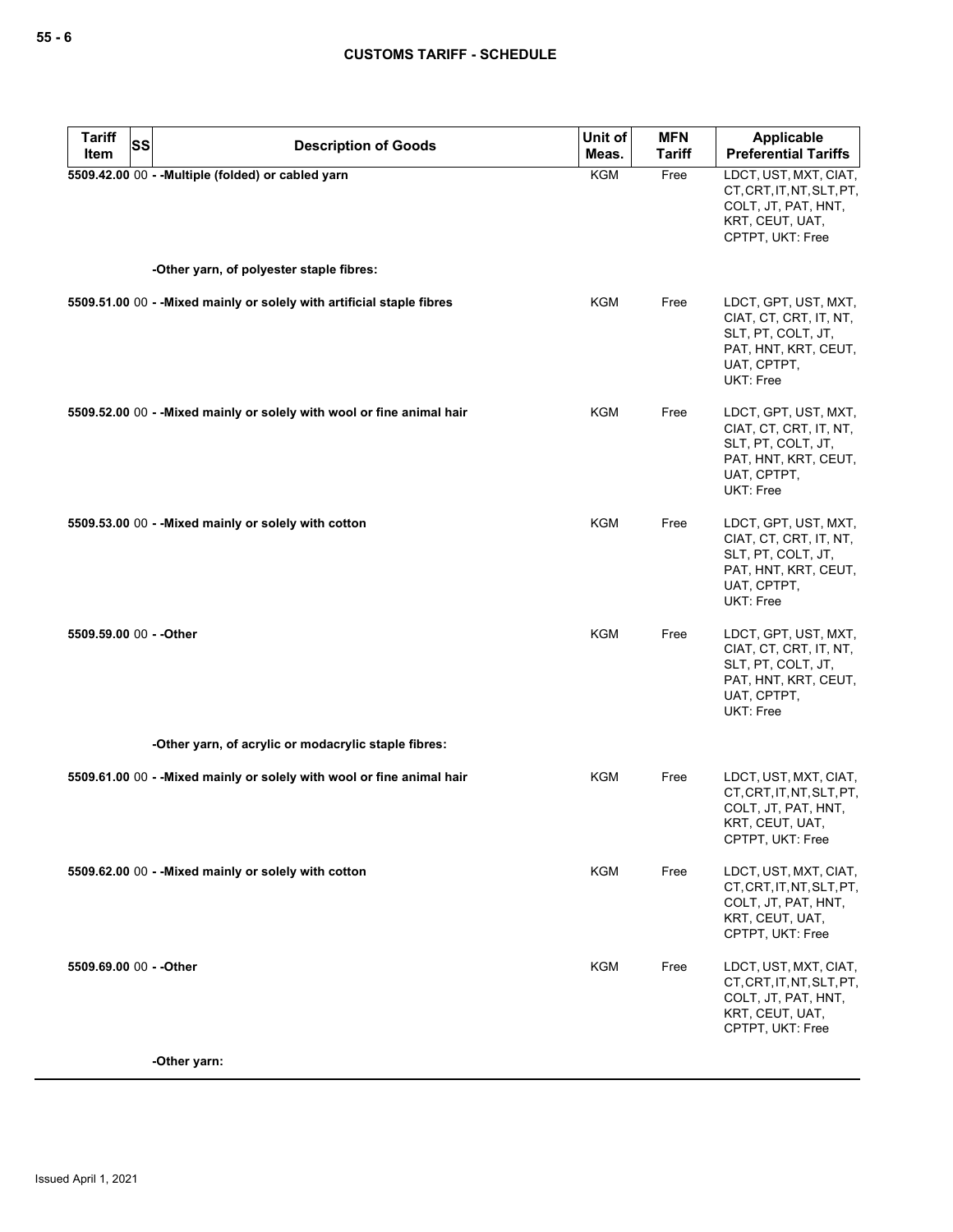| ۰.<br>×<br>× |  |  |
|--------------|--|--|
|--------------|--|--|

| <b>Tariff</b><br>Item   | SS | <b>Description of Goods</b>                                                                 | Unit of<br>Meas. | <b>MFN</b><br>Tariff | <b>Applicable</b><br><b>Preferential Tariffs</b>                                                                         |
|-------------------------|----|---------------------------------------------------------------------------------------------|------------------|----------------------|--------------------------------------------------------------------------------------------------------------------------|
|                         |    | 5509.91.00 00 - - Mixed mainly or solely with wool or fine animal hair                      | KGM              | Free                 | LDCT, UST, MXT, CIAT,<br>CT, CRT, IT, NT, SLT, PT,<br>COLT, JT, PAT, HNT,<br>KRT, CEUT, UAT,<br>CPTPT, UKT: Free         |
|                         |    | 5509.92.00 00 - - Mixed mainly or solely with cotton                                        | <b>KGM</b>       | Free                 | LDCT, UST, MXT, CIAT,<br>CT, CRT, IT, NT, SLT, PT,<br>COLT, JT, PAT, HNT,<br>KRT, CEUT, UAT,<br>CPTPT, UKT: Free         |
| 5509.99.00 00 - - Other |    |                                                                                             | <b>KGM</b>       | Free                 | LDCT, UST, MXT, CIAT,<br>CT, CRT, IT, NT, SLT, PT,<br>COLT, JT, PAT, HNT,<br>KRT, CEUT, UAT,<br>CPTPT, UKT: Free         |
| 55.10                   |    | Yarn (other than sewing thread) of artificial staple fibres, not put up for<br>retail sale. |                  |                      |                                                                                                                          |
|                         |    | -Containing 85% or more by weight of artificial staple fibres:                              |                  |                      |                                                                                                                          |
|                         |    | 5510.11.00 00 - - Single yarn                                                               | <b>KGM</b>       | Free                 | LDCT, GPT, UST, MXT,<br>CIAT, CT, CRT, IT, NT,<br>SLT, PT, COLT, JT,<br>PAT, HNT, KRT, CEUT,<br>UAT, CPTPT,<br>UKT: Free |
|                         |    | 5510.12.00 00 - - Multiple (folded) or cabled yarn                                          | <b>KGM</b>       | Free                 | LDCT, GPT, UST, MXT,<br>CIAT, CT, CRT, IT, NT,<br>SLT, PT, COLT, JT,<br>PAT, HNT, KRT, CEUT,<br>UAT, CPTPT,<br>UKT: Free |
|                         |    | 5510.20.00 00 -Other yarn, mixed mainly or solely with wool or fine animal hair             | <b>KGM</b>       | Free                 | LDCT, GPT, UST, MXT,<br>CIAT, CT, CRT, IT, NT,<br>SLT, PT, COLT, JT,<br>PAI, HNI, KRI, CEUI,<br>UAT, CPTPT,<br>UKT: Free |
|                         |    | 5510.30.00 00 - Other yarn, mixed mainly or solely with cotton                              | KGM              | Free                 | LDCT, GPT, UST, MXT,<br>CIAT, CT, CRT, IT, NT,<br>SLT, PT, COLT, JT,<br>PAT, HNT, KRT, CEUT,<br>UAT, CPTPT,<br>UKT: Free |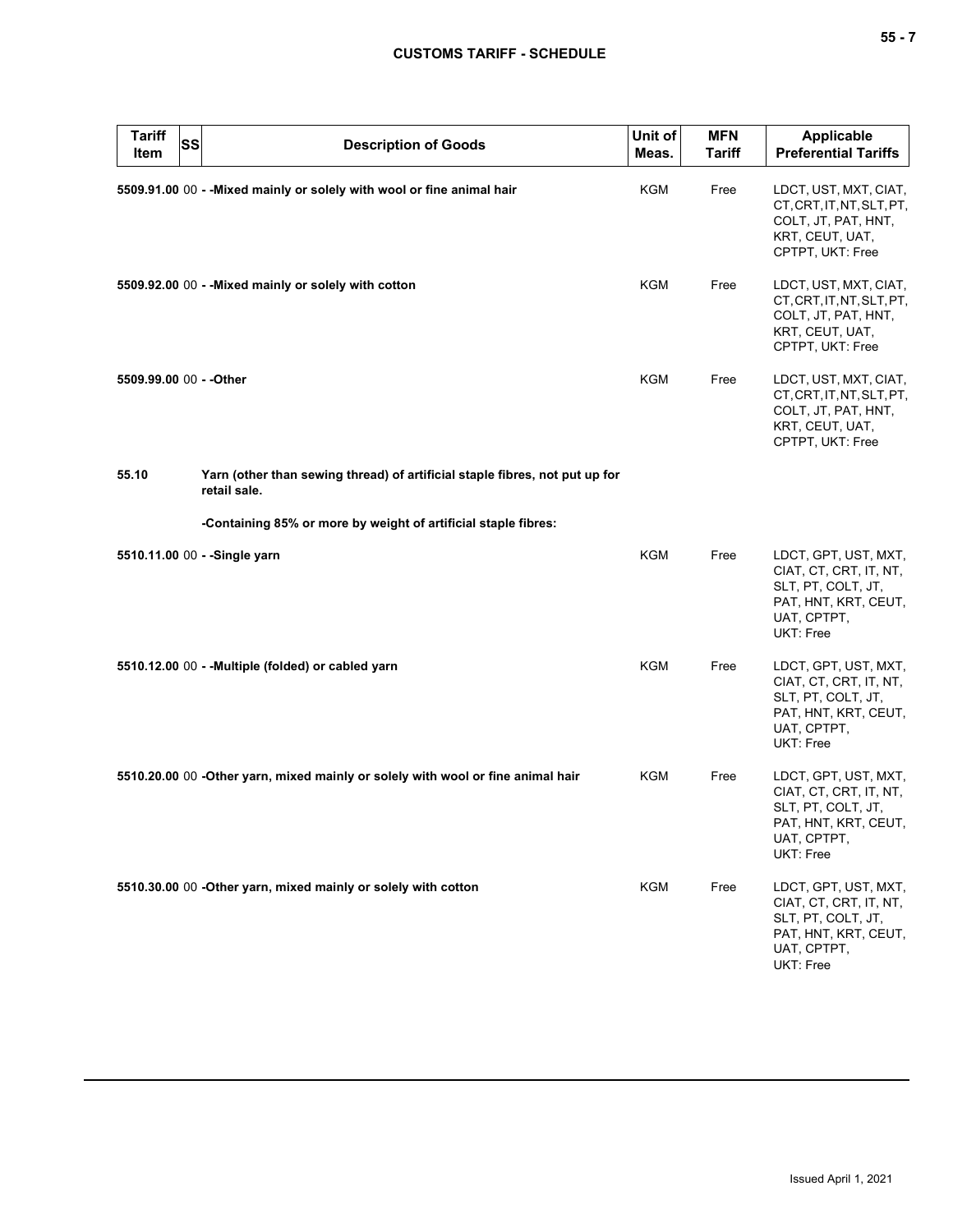| <b>Tariff</b><br><b>SS</b><br>Item | <b>Description of Goods</b>                                                                               | Unit of<br>Meas. | <b>MFN</b><br><b>Tariff</b> | <b>Applicable</b><br><b>Preferential Tariffs</b>                                                                         |
|------------------------------------|-----------------------------------------------------------------------------------------------------------|------------------|-----------------------------|--------------------------------------------------------------------------------------------------------------------------|
| 5510.90.00 00 -Other yarn          |                                                                                                           | <b>KGM</b>       | Free                        | LDCT, GPT, UST, MXT,<br>CIAT, CT, CRT, IT, NT,<br>SLT, PT, COLT, JT,<br>PAT, HNT, KRT, CEUT,<br>UAT, CPTPT,<br>UKT: Free |
| 55.11                              | Yarn (other than sewing thread) of man-made staple fibres, put up for<br>retail sale.                     |                  |                             |                                                                                                                          |
|                                    | 5511.10.00 00 -Of synthetic staple fibres, containing 85% or more by weight of such<br>fibres             | <b>KGM</b>       | 8%                          | LDCT, UST, MXT, CIAT,<br>CT, CRT, IT, NT, SLT, PT,<br>COLT, JT, PAT, HNT,<br>KRT, CEUT, UAT,<br>CPTPT, UKT: Free         |
|                                    | 5511.20.00 00 -Of synthetic staple fibres, containing less than 85% by weight of such<br>fibres           | KGM              | 8%                          | LDCT, UST, MXT, CIAT,<br>CT, CRT, IT, NT, SLT, PT,<br>COLT, JT, PAT, HNT,<br>KRT, CEUT, UAT,<br>CPTPT, UKT: Free         |
|                                    | 5511.30.00 00 -Of artificial staple fibres                                                                | KGM              | Free                        | LDCT, GPT, UST, MXT,<br>CIAT, CT, CRT, IT, NT,<br>SLT, PT, COLT, JT,<br>PAT, HNT, KRT, CEUT,<br>UAT, CPTPT,<br>UKT: Free |
| 55.12                              | Woven fabrics of synthetic staple fibres, containing 85% or more by<br>weight of synthetic staple fibres. |                  |                             |                                                                                                                          |
|                                    | -Containing 85% or more by weight of polyester staple fibres:                                             |                  |                             |                                                                                                                          |
|                                    | 5512.11.00 00 - - Unbleached or bleached                                                                  | KGM              | Free                        | LDCT, GPT, UST, MXT,<br>CIAT, CT, CRT, IT, NT,<br>SLT, PT, COLT, JT,<br>PAT, HNT, KRT, CEUT,<br>UAT, CPTPT,<br>UKT: Free |
| 5512.19.00 00 - - Other            |                                                                                                           | KGM              | Free                        | LDCT, GPT, UST, MXT,<br>CIAT, CT, CRT, IT, NT,<br>SLT, PT, COLT, JT,<br>PAT, HNT, KRT, CEUT,<br>UAT, CPTPT,<br>UKT: Free |
|                                    | -Containing 85% or more by weight of acrylic or modacrylic staple<br>fibres:                              |                  |                             |                                                                                                                          |
|                                    | 5512.21.00 00 - - Unbleached or bleached                                                                  | KGM              | Free                        | LDCT, UST, MXT, CIAT,<br>CT, CRT, IT, NT, SLT, PT,<br>COLT, JT, PAT, HNT,<br>KRT, CEUT, UAT,<br>CPTPT, UKT: Free         |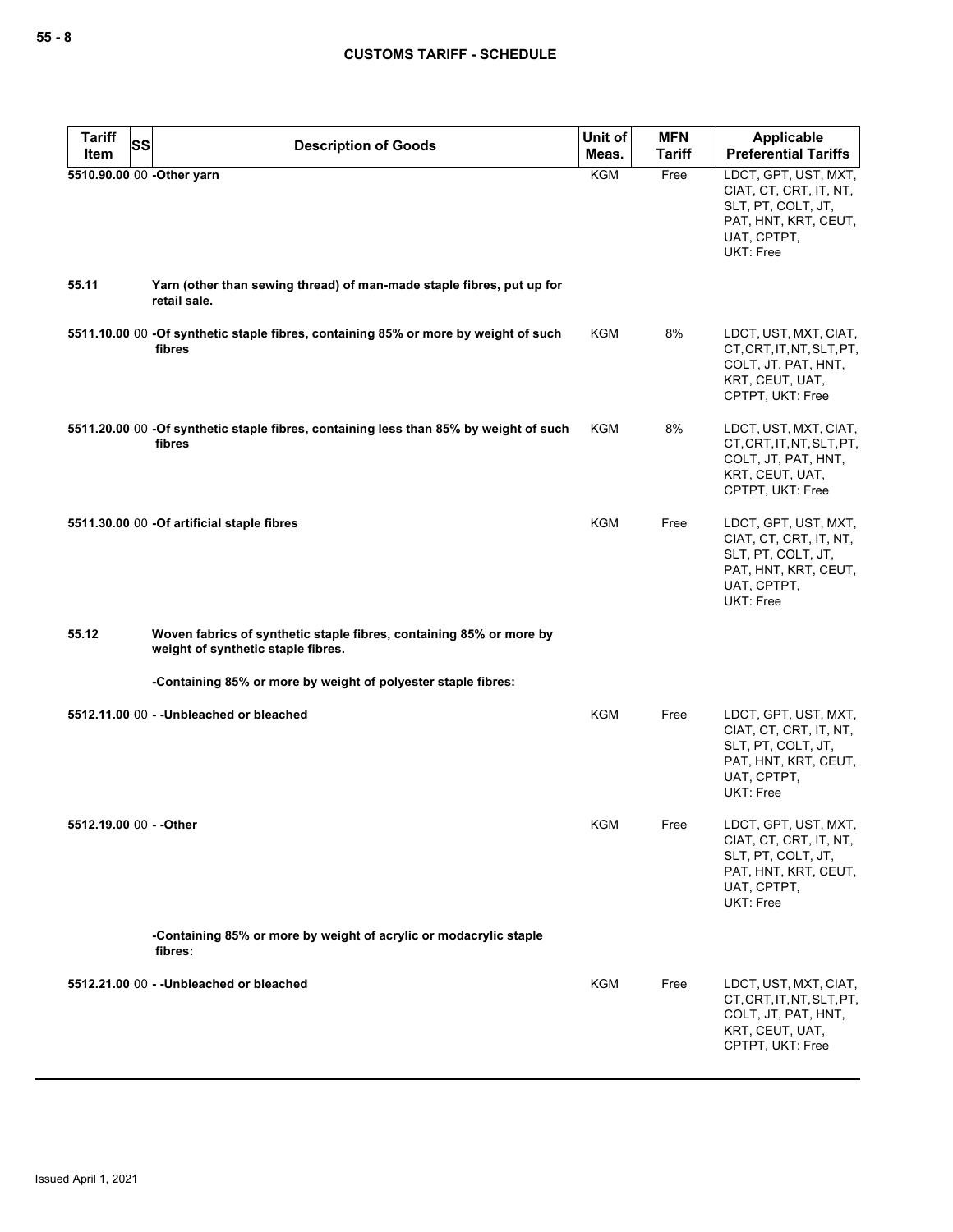| <b>Tariff</b>           | <b>SS</b> | <b>Description of Goods</b>                                                                                                                                                             | Unit of    | <b>MFN</b>    | <b>Applicable</b>                                                                                                        |
|-------------------------|-----------|-----------------------------------------------------------------------------------------------------------------------------------------------------------------------------------------|------------|---------------|--------------------------------------------------------------------------------------------------------------------------|
| Item                    |           |                                                                                                                                                                                         | Meas.      | <b>Tariff</b> | <b>Preferential Tariffs</b>                                                                                              |
| 5512.29.00 00 - - Other |           |                                                                                                                                                                                         | <b>KGM</b> | Free          | LDCT, UST, MXT, CIAT,<br>CT, CRT, IT, NT, SLT, PT,<br>COLT, JT, PAT, HNT,<br>KRT, CEUT, UAT,<br>CPTPT, UKT: Free         |
|                         |           | -Other:                                                                                                                                                                                 |            |               |                                                                                                                          |
|                         |           | 5512.91.00 00 - - Unbleached or bleached                                                                                                                                                | KGM        | Free          | LDCT, UST, MXT, CIAT,<br>CT, CRT, IT, NT, SLT, PT,<br>COLT, JT, PAT, HNT,<br>KRT, CEUT, UAT,<br>CPTPT, UKT: Free         |
| 5512.99.00 00 - - Other |           |                                                                                                                                                                                         | <b>KGM</b> | Free          | LDCT, GPT, UST, MXT,<br>CIAT, CT, CRT, IT, NT,<br>SLT, PT, COLT, JT,<br>PAT, HNT, KRT, CEUT,<br>UAT, CPTPT,<br>UKT: Free |
| 55.13                   |           | Woven fabrics of synthetic staple fibres, containing less than 85% by<br>weight of such fibres, mixed mainly or solely with cotton, of a weight not<br>exceeding 170 g/m <sup>2</sup> . |            |               |                                                                                                                          |
|                         |           | -Unbleached or bleached:                                                                                                                                                                |            |               |                                                                                                                          |
|                         |           | 5513.11.00 00 - - Of polyester staple fibres, plain weave                                                                                                                               | KGM        | Free          | LDCT, UST, MXT, CIAT,<br>CT, CRT, IT, NT, SLT, PT,<br>COLT, JT, PAT, HNT,<br>KRT, CEUT, UAT,<br>CPTPT, UKT: Free         |
|                         |           | 5513.12.00 00 - -3-thread or 4-thread twill, including cross twill, of polyester staple<br>fibres                                                                                       | KGM        | Free          | LDCT, UST, MXT, CIAT,<br>CT, CRT, IT, NT, SLT, PT,<br>COLT, JT, PAT, HNT,<br>KRT, CEUT, UAT,<br>CPTPT, UKT: Free         |
|                         |           | 5513.13.00 00 - - Other woven fabrics of polyester staple fibres                                                                                                                        | KGM        | Free          | LDCT, UST, MXT, CIAT,<br>CT, CRT, IT, NT, SLT, PT,<br>COLT, JT, PAT, HNT,<br>KRT, CEUT, UAT,<br>CPTPT, UKT: Free         |
|                         |           | 5513.19.00 00 - - Other woven fabrics                                                                                                                                                   | <b>KGM</b> | Free          | LDCT, UST, MXT, CIAT,<br>CT, CRT, IT, NT, SLT, PT,<br>COLT, JT, PAT, HNT,<br>KRT, CEUT, UAT,<br>CPTPT, UKT: Free         |

**-Dyed:**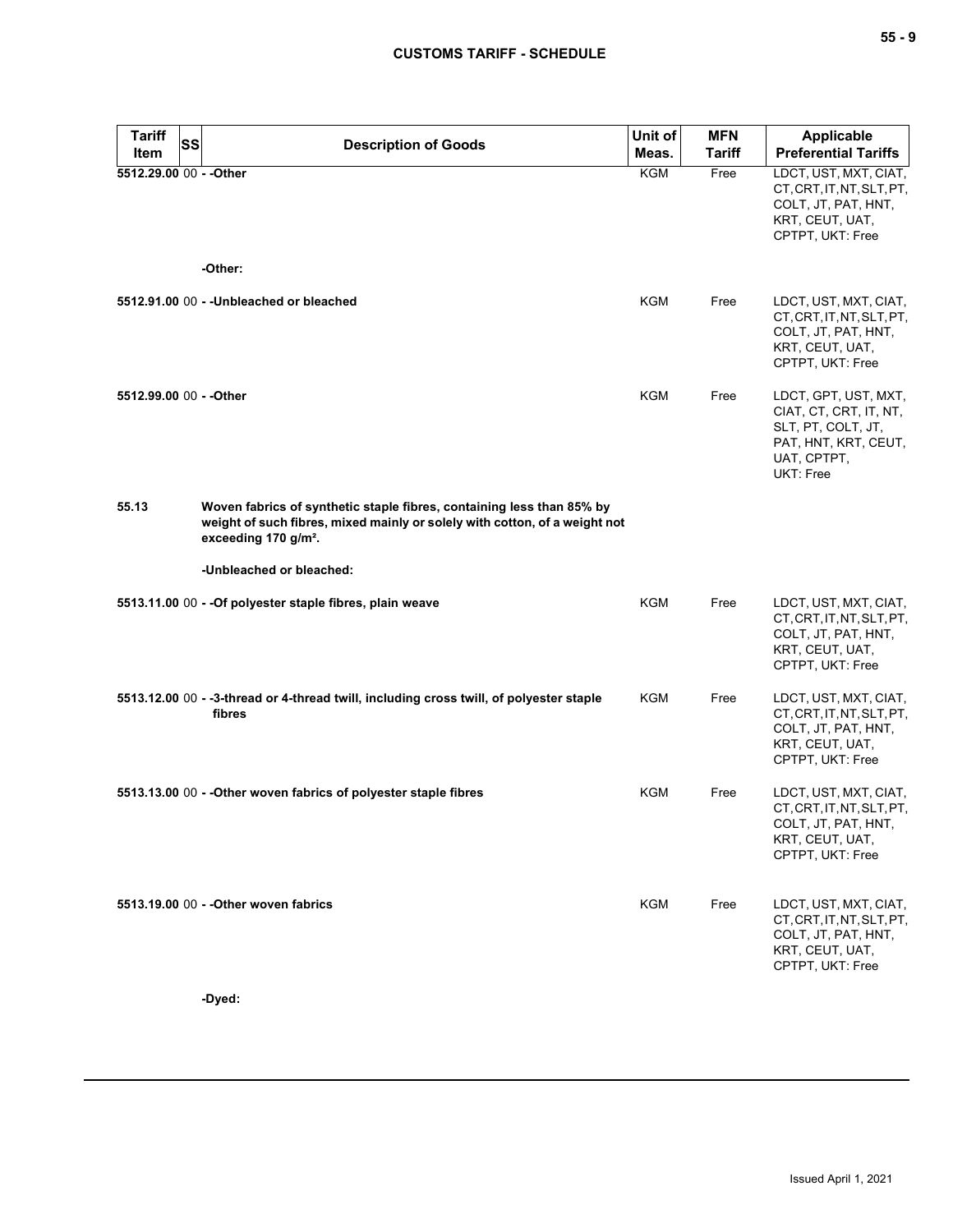| <b>Tariff</b> | <b>SS</b><br><b>Description of Goods</b>                                                                                                                                            | Unit of    | <b>MFN</b>    | <b>Applicable</b>                                                                                                        |
|---------------|-------------------------------------------------------------------------------------------------------------------------------------------------------------------------------------|------------|---------------|--------------------------------------------------------------------------------------------------------------------------|
| Item          |                                                                                                                                                                                     | Meas.      | <b>Tariff</b> | <b>Preferential Tariffs</b>                                                                                              |
|               | 5513.21.00 00 - - Of polyester staple fibres, plain weave                                                                                                                           | <b>KGM</b> | Free          | LDCT, UST, MXT, CIAT,<br>CT, CRT, IT, NT, SLT, PT,<br>COLT, JT, PAT, HNT,<br>KRT, CEUT, UAT,<br>CPTPT, UKT: Free         |
|               | 5513.23.00 00 - - Other woven fabrics of polyester staple fibres                                                                                                                    | KGM        | Free          | LDCT, UST, MXT, CIAT,<br>CT, CRT, IT, NT, SLT, PT,<br>COLT, JT, PAT, HNT,<br>KRT, CEUT, UAT,<br>CPTPT, UKT: Free         |
|               | 5513.29.00 00 - - Other woven fabrics                                                                                                                                               | KGM        | Free          | LDCT, UST, MXT, CIAT,<br>CT, CRT, IT, NT, SLT, PT,<br>COLT, JT, PAT, HNT,<br>KRT, CEUT, UAT,<br>CPTPT, UKT: Free         |
|               | -Of yarns of different colours:                                                                                                                                                     |            |               |                                                                                                                          |
|               | 5513.31.00 00 - - Of polyester staple fibres, plain weave                                                                                                                           | KGM        | Free          | LDCT, GPT, UST, MXT,<br>CIAT, CT, CRT, IT, NT,<br>SLT, PT, COLT, JT,<br>PAT, HNT, KRT, CEUT,<br>UAT, CPTPT,<br>UKT: Free |
|               | 5513.39.00 00 - - Other woven fabrics                                                                                                                                               | KGM        | Free          | LDCT, GPT, UST, MXT,<br>CIAT, CT, CRT, IT, NT,<br>SLT, PT, COLT, JT,<br>PAT, HNT, KRT, CEUT,<br>UAT, CPTPT,<br>UKT: Free |
|               | -Printed:                                                                                                                                                                           |            |               |                                                                                                                          |
|               | 5513.41.00 00 - - Of polyester staple fibres, plain weave                                                                                                                           | KGM        | Free          | LDCT, GPT, UST, MXT,<br>CIAT, CT, CRT, IT, NT,<br>SLT, PT, COLT, JT,<br>PAT, HNT, KRT, CEUT,<br>UAT, CPTPT,<br>UKT: Free |
|               | 5513.49.00 00 - - Other woven fabrics                                                                                                                                               | KGM        | Free          | LDCT, UST, MXT, CIAT,<br>CT, CRT, IT, NT, SLT, PT,<br>COLT, JT, PAT, HNT,<br>KRT, CEUT, UAT,<br>CPTPT, UKT: Free         |
| 55.14         | Woven fabrics of synthetic staple fibres, containing less than 85% by<br>weight of such fibres, mixed mainly or solely with cotton, of a weight<br>exceeding 170 g/m <sup>2</sup> . |            |               |                                                                                                                          |
|               | -Unbleached or bleached:                                                                                                                                                            |            |               |                                                                                                                          |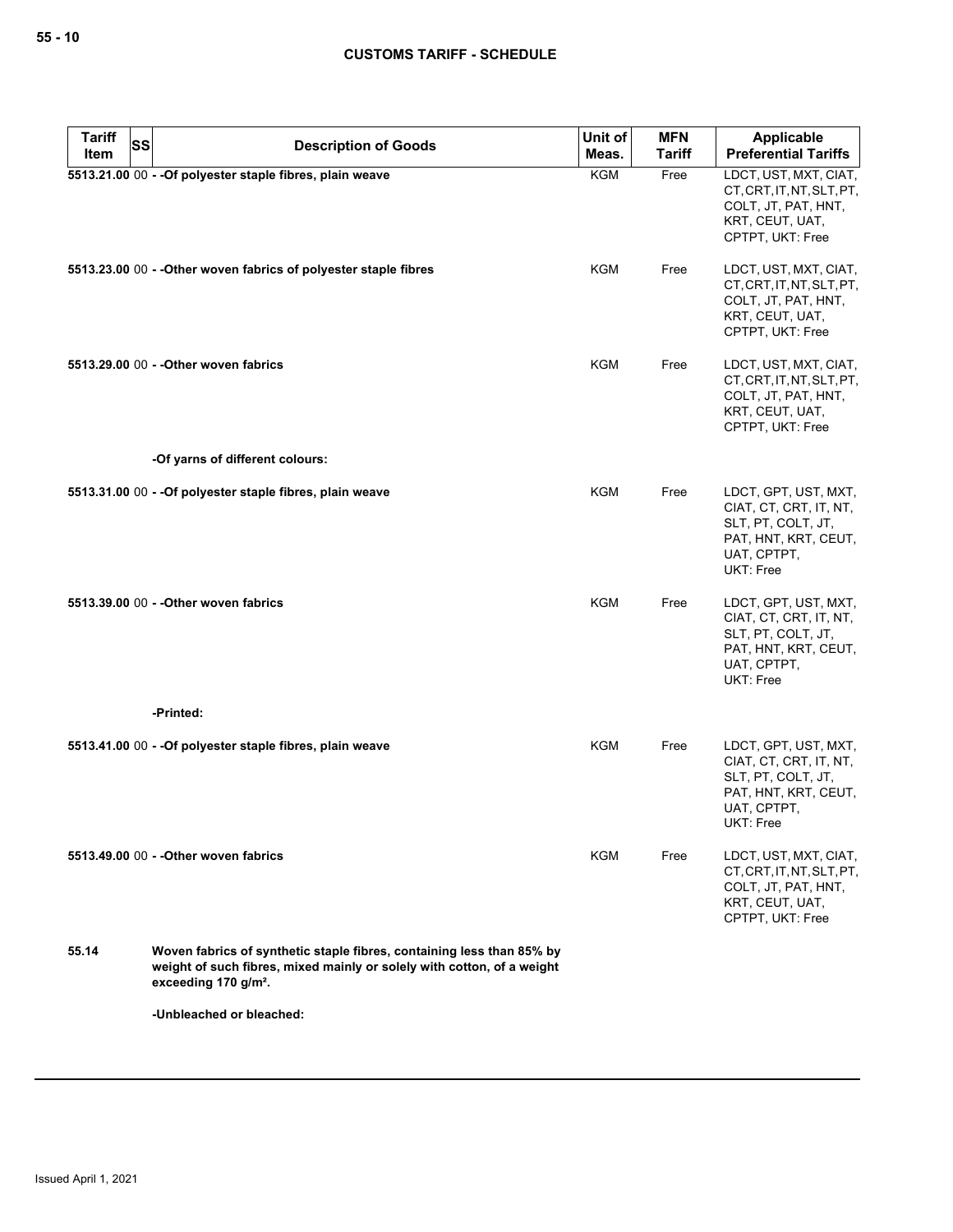| <b>Tariff</b><br><b>SS</b><br>Item | <b>Description of Goods</b>                                                                       | Unit of<br>Meas. | <b>MFN</b><br><b>Tariff</b> | <b>Applicable</b><br><b>Preferential Tariffs</b>                                                                 |
|------------------------------------|---------------------------------------------------------------------------------------------------|------------------|-----------------------------|------------------------------------------------------------------------------------------------------------------|
|                                    | 5514.11.00 00 - - Of polyester staple fibres, plain weave                                         | KGM              | Free                        | LDCT, UST, MXT, CIAT,<br>CT, CRT, IT, NT, SLT, PT,<br>COLT, JT, PAT, HNT,<br>KRT, CEUT, UAT,<br>CPTPT, UKT: Free |
|                                    | 5514.12.00 00 - -3-thread or 4-thread twill, including cross twill, of polyester staple<br>fibres | KGM              | Free                        | LDCT, UST, MXT, CIAT,<br>CT, CRT, IT, NT, SLT, PT,<br>COLT, JT, PAT, HNT,<br>KRT, CEUT, UAT,<br>CPTPT, UKT: Free |
|                                    | 5514.19.00 00 - - Other woven fabrics                                                             | <b>KGM</b>       | Free                        | LDCT, UST, MXT, CIAT,<br>CT, CRT, IT, NT, SLT, PT,<br>COLT, JT, PAT, HNT,<br>KRT, CEUT, UAT,<br>CPTPT, UKT: Free |
|                                    | -Dyed:                                                                                            |                  |                             |                                                                                                                  |
|                                    | 5514.21.00 00 - - Of polyester staple fibres, plain weave                                         | <b>KGM</b>       | Free                        | LDCT, UST, MXT, CIAT,<br>CT.CRT.IT.NT.SLT.PT.<br>COLT, JT, PAT, HNT,<br>KRT, CEUT, UAT,<br>CPTPT, UKT: Free      |
|                                    | 5514.22.00 00 - -3-thread or 4-thread twill, including cross twill, of polyester staple<br>fibres | KGM              | Free                        | LDCT, UST, MXT, CIAT,<br>CT, CRT, IT, NT, SLT, PT,<br>COLT, JT, PAT, HNT,<br>KRT, CEUT, UAT,<br>CPTPT, UKT: Free |
|                                    | 5514.23.00 00 - - Other woven fabrics of polyester staple fibres                                  | <b>KGM</b>       | Free                        | LDCT, UST, MXT, CIAT,<br>CT, CRT, IT, NT, SLT, PT,<br>COLT, JT, PAT, HNT,<br>KRT, CEUT, UAT,<br>CPTPT, UKT: Free |
|                                    | 5514.29.00 00 - - Other woven fabrics                                                             | <b>KGM</b>       | Free                        | LDCT, UST, MXT, CIAT,<br>CT, CRT, IT, NT, SLT, PT,<br>COLT, JT, PAT, HNT,<br>KRT, CEUT, UAT,<br>CPTPT, UKT: Free |
|                                    | 5514.30.00 00 -Of yarns of different colours                                                      | <b>KGM</b>       | Free                        | LDCT, UST, MXT, CIAT,<br>CT, CRT, IT, NT, SLT, PT,<br>COLT, JT, PAT, HNT,<br>KRT, CEUT, UAT,<br>CPTPT, UKT: Free |
|                                    | -Printed:                                                                                         |                  |                             |                                                                                                                  |
|                                    | 5514.41.00 00 - - Of polyester staple fibres, plain weave                                         | KGM              | Free                        | LDCT, UST, MXT, CIAT,<br>CT, CRT, IT, NT, SLT, PT,<br>COLT, JT, PAT, HNT,<br>KRT, CEUT, UAT,<br>CPTPT, UKT: Free |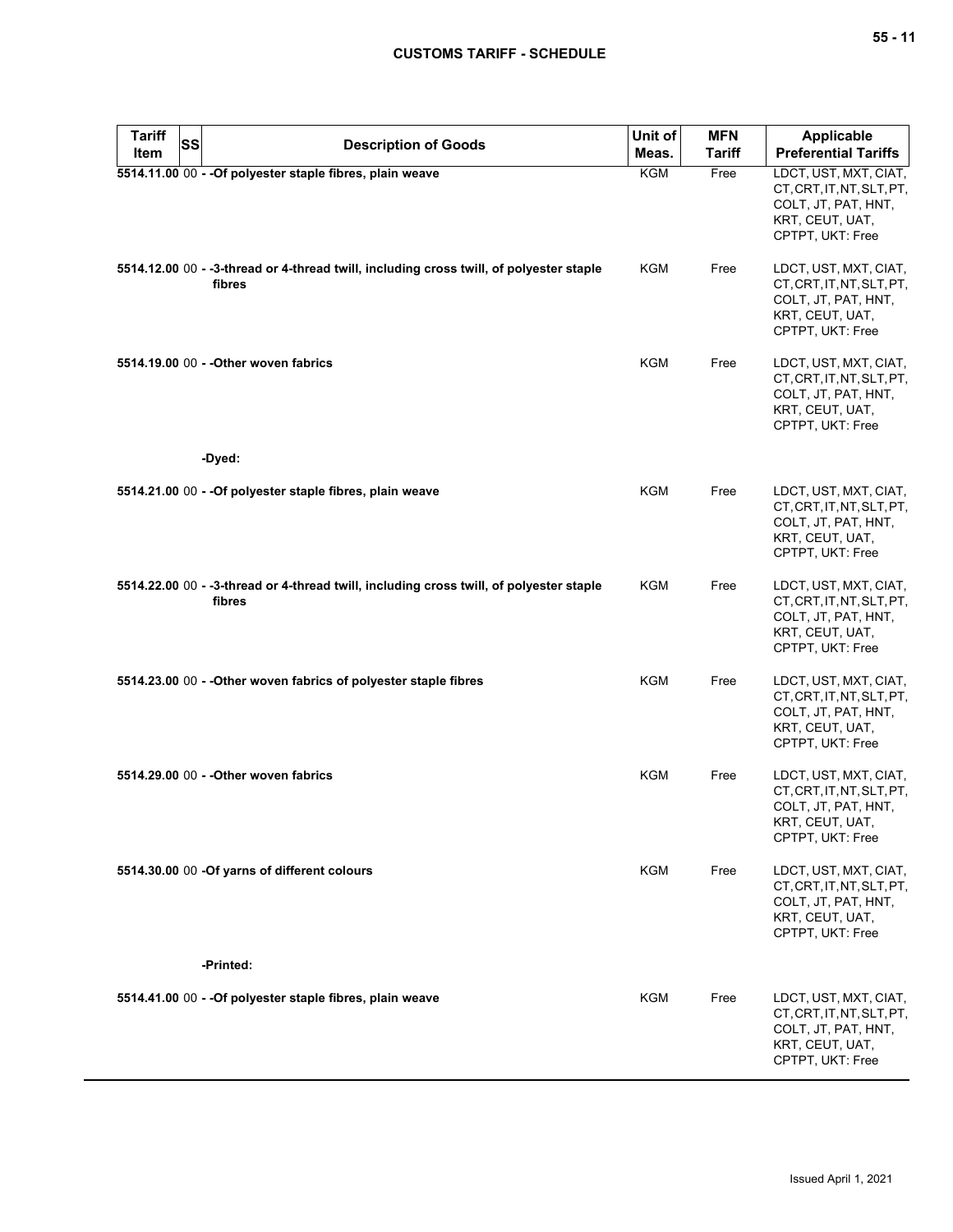| <b>Tariff</b><br><b>SS</b><br>Item | <b>Description of Goods</b>                                                                       | Unit of<br>Meas. | <b>MFN</b><br><b>Tariff</b> | <b>Applicable</b><br><b>Preferential Tariffs</b>                                                                         |
|------------------------------------|---------------------------------------------------------------------------------------------------|------------------|-----------------------------|--------------------------------------------------------------------------------------------------------------------------|
|                                    | 5514.42.00 00 - -3-thread or 4-thread twill, including cross twill, of polyester staple<br>fibres | <b>KGM</b>       | Free                        | LDCT, UST, MXT, CIAT,<br>CT, CRT, IT, NT, SLT, PT,<br>COLT, JT, PAT, HNT,<br>KRT, CEUT, UAT,<br>CPTPT, UKT: Free         |
|                                    | 5514.43.00 00 - - Other woven fabrics of polyester staple fibres                                  | KGM              | Free                        | LDCT, UST, MXT, CIAT,<br>CT, CRT, IT, NT, SLT, PT,<br>COLT, JT, PAT, HNT,<br>KRT, CEUT, UAT,<br>CPTPT, UKT: Free         |
|                                    | 5514.49.00 00 - - Other woven fabrics                                                             | KGM              | Free                        | LDCT, UST, MXT, CIAT,<br>CT, CRT, IT, NT, SLT, PT,<br>COLT, JT, PAT, HNT,<br>KRT, CEUT, UAT,<br>CPTPT, UKT: Free         |
| 55.15                              | Other woven fabrics of synthetic staple fibres.                                                   |                  |                             |                                                                                                                          |
|                                    | -Of polyester staple fibres:                                                                      |                  |                             |                                                                                                                          |
|                                    | 5515.11.00 00 - - Mixed mainly or solely with viscose rayon staple fibres                         | KGM              | Free                        | LDCT, GPT, UST, MXT,<br>CIAT, CT, CRT, IT, NT,<br>SLT, PT, COLT, JT,<br>PAT, HNT, KRT, CEUT,<br>UAT, CPTPT,<br>UKT: Free |
|                                    | 5515.12.00 00 - - Mixed mainly or solely with man-made filaments                                  | KGM              | Free                        | LDCT, UST, MXT, CIAT,<br>CT, CRT, IT, NT, SLT, PT,<br>COLT, JT, PAT, HNT,<br>KRT, CEUT, UAT,<br>CPTPT, UKT: Free         |
|                                    | 5515.13.00 00 - - Mixed mainly or solely with wool or fine animal hair                            | <b>KGM</b>       | Free                        | LDCT, GPT, UST, MXT,<br>CIAT, CT, CRT, IT, NT,<br>SLT, PT, COLT, JT,<br>PAT, HNT, KRT, CEUT,<br>UAT, CPTPT,<br>UKT: Free |
| 5515.19.00 00 - - Other            |                                                                                                   | KGM              | Free                        | LDCT, UST, MXT, CIAT,<br>CT, CRT, IT, NT, SLT, PT,<br>COLT, JT, PAT, HNT,<br>KRT, CEUT, UAT,<br>CPTPT, UKT: Free         |
|                                    | -Of acrylic or modacrylic staple fibres:                                                          |                  |                             |                                                                                                                          |
|                                    | 5515.21.00 00 - - Mixed mainly or solely with man-made filaments                                  | KGM              | Free                        | LDCT, UST, MXT, CIAT,<br>CT, CRT, IT, NT, SLT, PT,<br>COLT, JT, PAT, HNT,<br>KRT, CEUT, UAT,<br>CPTPT, UKT: Free         |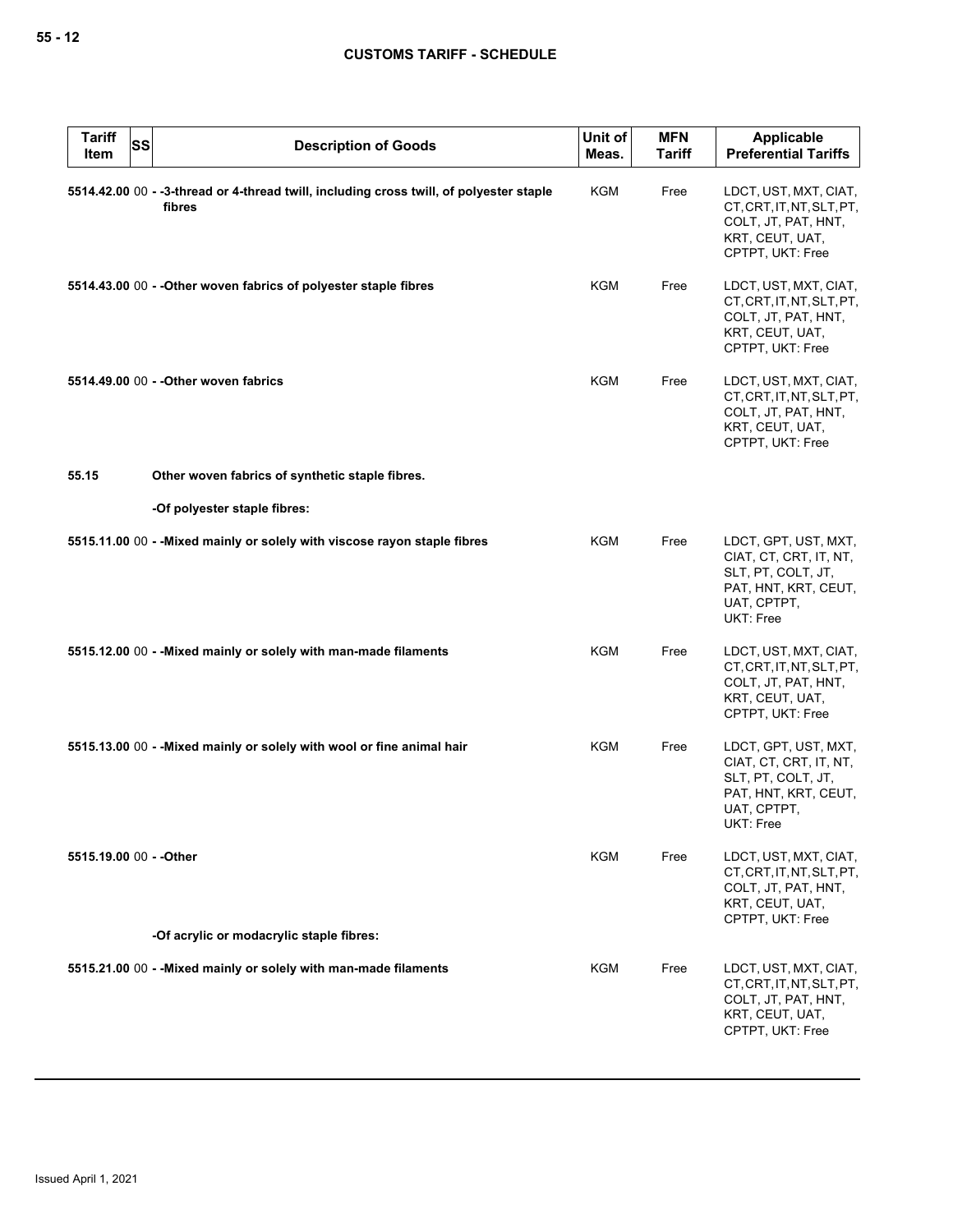| <b>Tariff</b><br>Item   | SS<br><b>Description of Goods</b>                                      | Unit of<br>Meas. | <b>MFN</b><br>Tariff | <b>Applicable</b><br><b>Preferential Tariffs</b>                                                                         |
|-------------------------|------------------------------------------------------------------------|------------------|----------------------|--------------------------------------------------------------------------------------------------------------------------|
|                         | 5515.22.00 00 - - Mixed mainly or solely with wool or fine animal hair | <b>KGM</b>       | Free                 | LDCT, GPT, UST, MXT,<br>CIAT, CT, CRT, IT, NT,<br>SLT, PT, COLT, JT,<br>PAT, HNT, KRT, CEUT,<br>UAT, CPTPT,<br>UKT: Free |
| 5515.29.00 00 - - Other |                                                                        | <b>KGM</b>       | Free                 | LDCT, UST, MXT, CIAT,<br>CT, CRT, IT, NT, SLT, PT,<br>COLT, JT, PAT, HNT,<br>KRT, CEUT, UAT,<br>CPTPT, UKT: Free         |
|                         | -Other woven fabrics:                                                  |                  |                      |                                                                                                                          |
|                         | 5515.91.00 00 - - Mixed mainly or solely with man-made filaments       | KGM              | Free                 | LDCT, UST, MXT, CIAT,<br>CT, CRT, IT, NT, SLT, PT,<br>COLT, JT, PAT, HNT,<br>KRT, CEUT, UAT,<br>CPTPT, UKT: Free         |
| 5515.99.00 00 - - Other |                                                                        | KGM              | Free                 | LDCT, GPT, UST, MXT,<br>CIAT, CT, CRT, IT, NT,<br>SLT, PT, COLT, JT,<br>PAT, HNT, KRT, CEUT,<br>UAT, CPTPT,<br>UKT: Free |
| 55.16                   | Woven fabrics of artificial staple fibres.                             |                  |                      |                                                                                                                          |
|                         | -Containing 85% or more by weight of artificial staple fibres:         |                  |                      |                                                                                                                          |
|                         | 5516.11.00 00 - - Unbleached or bleached                               | <b>KGM</b>       | Free                 | LDCT, UST, MXT, CIAT,<br>CT, CRT, IT, NT, SLT, PT,<br>COLT, JT, PAT, HNT,<br>KRT, CEUT, UAT,<br>CPTPT, UKT: Free         |
| 5516.12.00 00 - - Dyed  |                                                                        | <b>KGM</b>       | Free                 | LDCT, UST, MXT, CIAT,<br>CT, CRT, IT, NT, SLT, PT,<br>COLT, JT, PAT, HNT,<br>KRT, CEUT, UAT,<br>CPTPT, UKT: Free         |
|                         | 5516.13.00 00 - - Of yarns of different colours                        | <b>KGM</b>       | Free                 | LDCT, UST, MXT, CIAT,<br>CT, CRT, IT, NT, SLT, PT,<br>COLT, JT, PAT, HNT,<br>KRT, CEUT, UAT,<br>CPTPT, UKT: Free         |
|                         | 5516.14.00 00 - - Printed                                              | KGM              | Free                 | LDCT, GPT, UST, MXT,<br>CIAT, CT, CRT, IT, NT,<br>SLT, PT, COLT, JT,<br>PAT, HNT, KRT, CEUT,<br>UAT, CPTPT,<br>UKT: Free |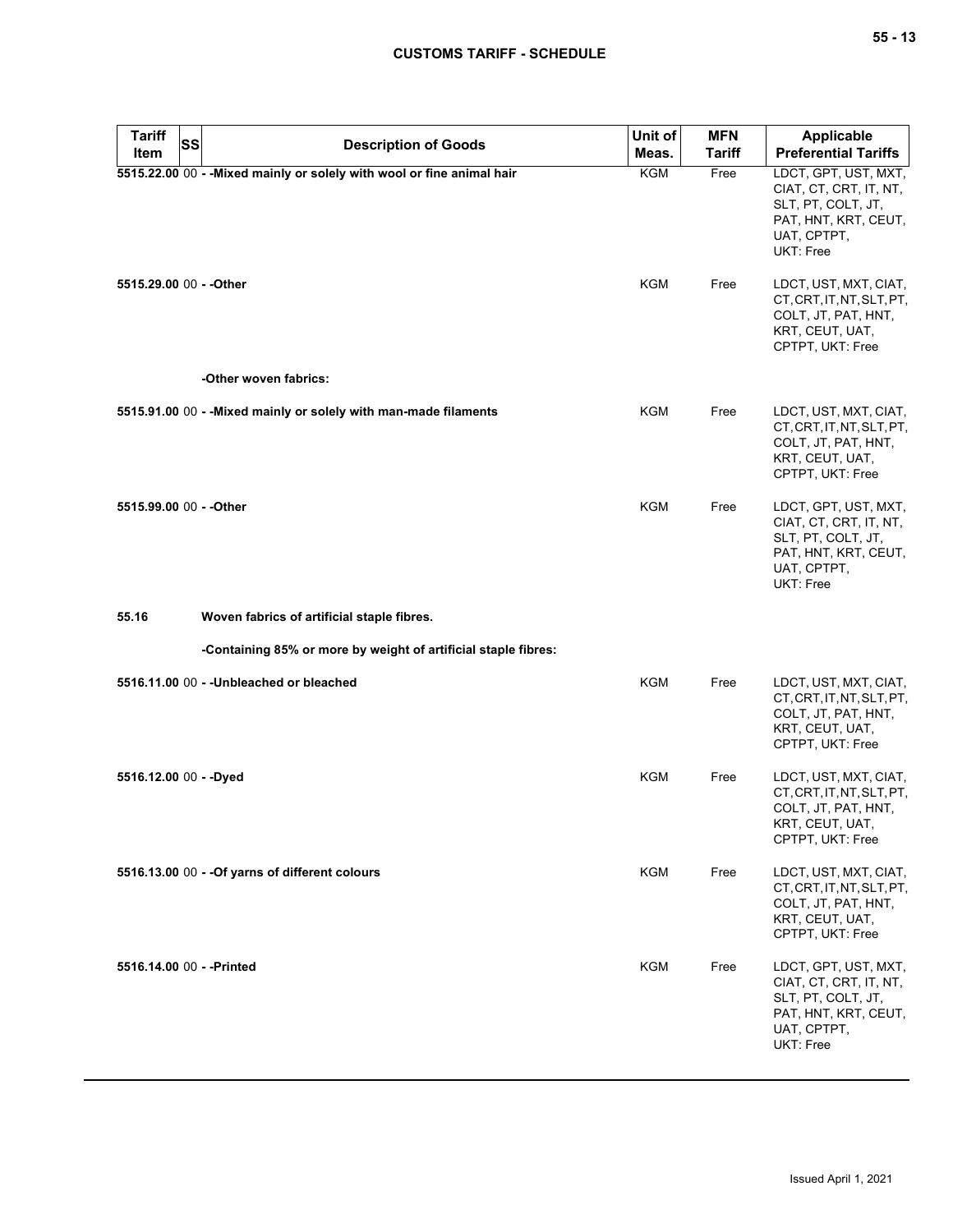| <b>Tariff</b><br>Item                                                                                               | SS | <b>Description of Goods</b>                                                                                               | Unit of<br>Meas. | <b>MFN</b><br><b>Tariff</b> | <b>Applicable</b><br><b>Preferential Tariffs</b>                                                                         |  |
|---------------------------------------------------------------------------------------------------------------------|----|---------------------------------------------------------------------------------------------------------------------------|------------------|-----------------------------|--------------------------------------------------------------------------------------------------------------------------|--|
| -Containing less than 85% by weight of artificial staple fibres, mixed<br>mainly or solely with man-made filaments: |    |                                                                                                                           |                  |                             |                                                                                                                          |  |
|                                                                                                                     |    | 5516.21.00 00 - - Unbleached or bleached                                                                                  | <b>KGM</b>       | Free                        | LDCT, GPT, UST, MXT,<br>CIAT, CT, CRT, IT, NT,<br>SLT, PT, COLT, JT,<br>PAT, HNT, KRT, CEUT,<br>UAT, CPTPT,<br>UKT: Free |  |
| 5516.22.00 00 - - Dyed                                                                                              |    |                                                                                                                           | <b>KGM</b>       | Free                        | LDCT, UST, MXT, CIAT,<br>CT, CRT, IT, NT, SLT, PT,<br>COLT, JT, PAT, HNT,<br>KRT, CEUT, UAT,<br>CPTPT, UKT: Free         |  |
|                                                                                                                     |    | 5516.23.00 00 - - Of yarns of different colours                                                                           | KGM              | Free                        | LDCT, GPT, UST, MXT,<br>CIAT, CT, CRT, IT, NT,<br>SLT, PT, COLT, JT,<br>PAT, HNT, KRT, CEUT,<br>UAT, CPTPT,<br>UKT: Free |  |
| 5516.24.00 00 - - Printed                                                                                           |    |                                                                                                                           | <b>KGM</b>       | Free                        | LDCT, GPT, UST, MXT,<br>CIAT, CT, CRT, IT, NT,<br>SLT, PT, COLT, JT,<br>PAT, HNT, KRT, CEUT,<br>UAT, CPTPT,<br>UKT: Free |  |
|                                                                                                                     |    | -Containing less than 85% by weight of artificial staple fibres, mixed<br>mainly or solely with wool or fine animal hair: |                  |                             |                                                                                                                          |  |
|                                                                                                                     |    | 5516.31.00 00 - - Unbleached or bleached                                                                                  | <b>KGM</b>       | Free                        | LDCT, GPT, UST, MXT,<br>CIAT, CT, CRT, IT, NT,<br>SLT, PT, COLT, JT,<br>PAT, HNT, KRT, CEUT,<br>UAT, CPTPT,<br>UKT: Free |  |
| 5516.32.00 00 - -Dyed                                                                                               |    |                                                                                                                           | KGM              | Free                        | LDCT, GPT, UST, MXT,<br>CIAT, CT, CRT, IT, NT,<br>SLT, PT, COLT, JT,<br>PAT, HNT, KRT, CEUT,<br>UAT, CPTPT,<br>UKT: Free |  |
|                                                                                                                     |    | 5516.33.00 00 - - Of yarns of different colours                                                                           | KGM              | Free                        | LDCT, GPT, UST, MXT,<br>CIAT, CT, CRT, IT, NT,<br>SLT, PT, COLT, JT,<br>PAT, HNT, KRT, CEUT,<br>UAT, CPTPT,<br>UKT: Free |  |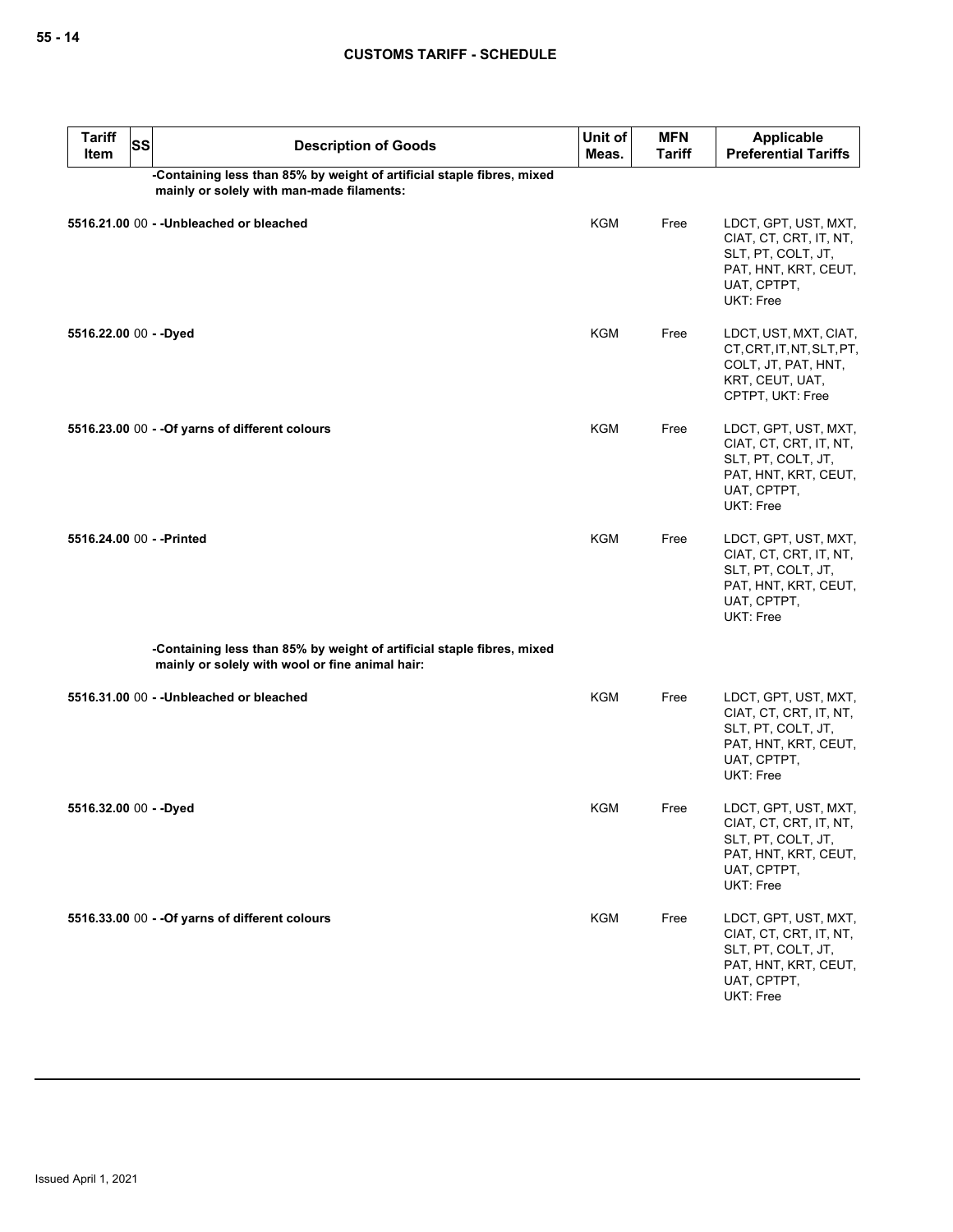| <b>Tariff</b>             | <b>SS</b> | <b>Description of Goods</b>                                                                             | Unit of    | <b>MFN</b>    | Applicable                                                                                                               |
|---------------------------|-----------|---------------------------------------------------------------------------------------------------------|------------|---------------|--------------------------------------------------------------------------------------------------------------------------|
| Item                      |           |                                                                                                         | Meas.      | <b>Tariff</b> | <b>Preferential Tariffs</b>                                                                                              |
| 5516.34.00 00 - - Printed |           |                                                                                                         | KGM        | Free          | LDCT, GPT, UST, MXT,<br>CIAT, CT, CRT, IT, NT,<br>SLT, PT, COLT, JT,<br>PAT, HNT, KRT, CEUT,<br>UAT, CPTPT,<br>UKT: Free |
|                           |           | -Containing less than 85% by weight of artificial staple fibres, mixed<br>mainly or solely with cotton: |            |               |                                                                                                                          |
|                           |           | 5516.41.00 00 - - Unbleached or bleached                                                                | <b>KGM</b> | Free          | LDCT, UST, MXT, CIAT,<br>CT, CRT, IT, NT, SLT, PT,<br>COLT, JT, PAT, HNT,<br>KRT, CEUT, UAT,<br>CPTPT, UKT: Free         |
| 5516.42.00 00 - - Dyed    |           |                                                                                                         | <b>KGM</b> | Free          | LDCT, UST, MXT, CIAT,<br>CT, CRT, IT, NT, SLT, PT,<br>COLT, JT, PAT, HNT,<br>KRT, CEUT, UAT,<br>CPTPT, UKT: Free         |
|                           |           | 5516.43.00 00 - - Of yarns of different colours                                                         | KGM        | Free          | LDCT, UST, MXT, CIAT,<br>CT, CRT, IT, NT, SLT, PT,<br>COLT, JT, PAT, HNT,<br>KRT, CEUT, UAT,<br>CPTPT, UKT: Free         |
| 5516.44.00 00 - - Printed |           |                                                                                                         | <b>KGM</b> | Free          | LDCT, UST, MXT, CIAT,<br>CT, CRT, IT, NT, SLT, PT,<br>COLT, JT, PAT, HNT,<br>KRT, CEUT, UAT,<br>CPTPT, UKT: Free         |
|                           |           | -Other:                                                                                                 |            |               |                                                                                                                          |
|                           |           | 5516.91.00 00 - - Unbleached or bleached                                                                | <b>KGM</b> | Free          | LDCT, GPT, UST, MXT,<br>CIAT, CT, CRT, IT, NT,<br>SLT, PT, COLT, JT,<br>PAT, HNT, KRT, CEUT,<br>UAT, CPTPT,<br>UKT: Free |
| 5516.92.00 00 - - Dyed    |           |                                                                                                         | <b>KGM</b> | Free          | LDCT, UST, MXT, CIAT,<br>CT, CRT, IT, NT, SLT, PT,<br>COLT, JT, PAT, HNT,<br>KRT, CEUT, UAT,<br>CPTPT, UKT: Free         |
|                           |           | 5516.93.00 00 - - Of yarns of different colours                                                         | KGM        | Free          | LDCT, GPT, UST, MXT,<br>CIAT, CT, CRT, IT, NT,<br>SLT, PT, COLT, JT,<br>PAT, HNT, KRT, CEUT,<br>UAT, CPTPT,<br>UKT: Free |